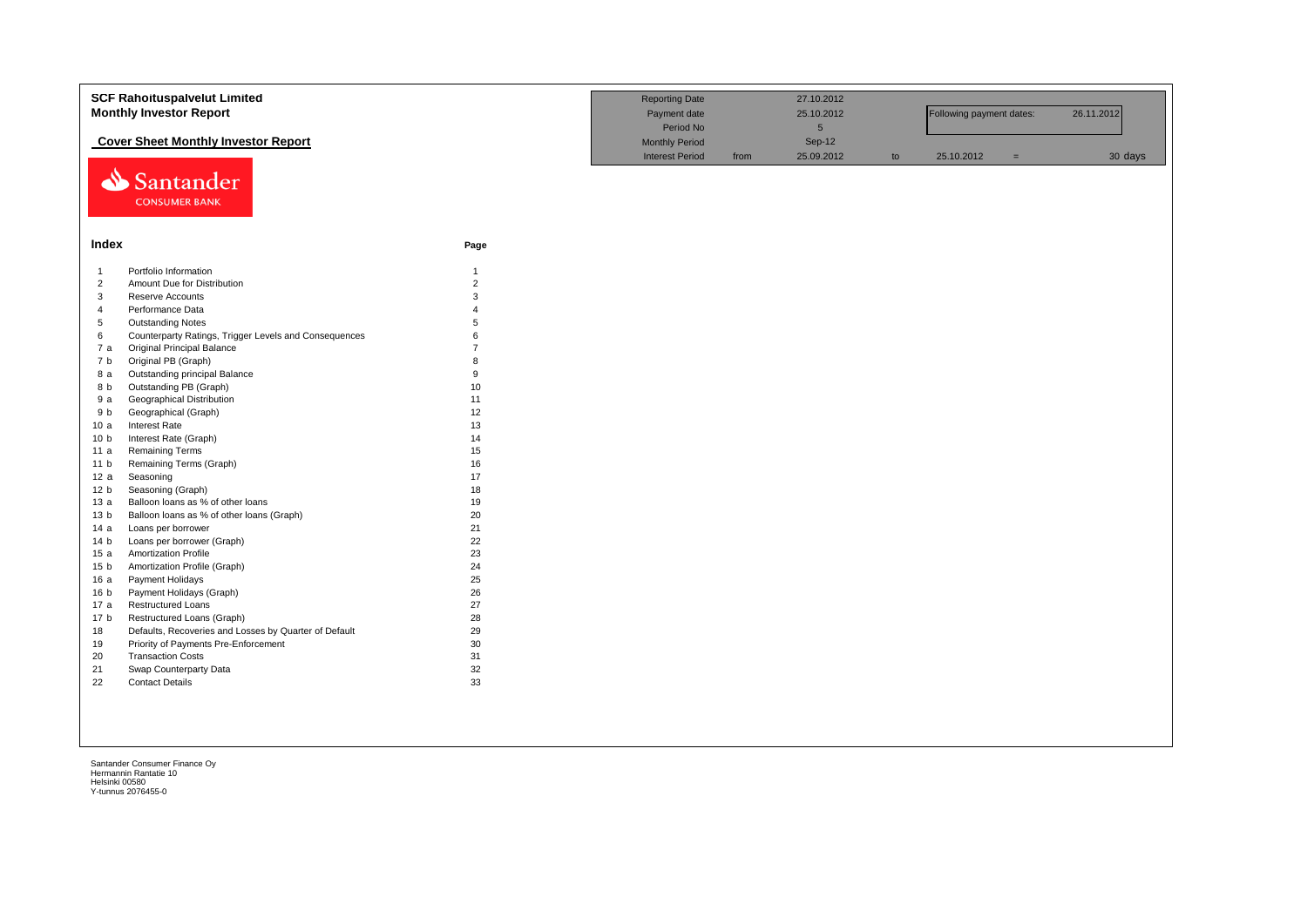| <b>SCF Rahoituspalvelut Limited</b><br><b>Monthly Investor Report</b> |                               | <b>Reporting Date</b><br>Payment date                        |      | 27.10.2012<br>25.10.2012                |                   |         |
|-----------------------------------------------------------------------|-------------------------------|--------------------------------------------------------------|------|-----------------------------------------|-------------------|---------|
| 1. Portfolio Information                                              |                               | Period No<br><b>Monthly Period</b><br><b>Interest Period</b> | from | $5\overline{)}$<br>Sep-12<br>25.09.2012 | to $25.10.2012 =$ | 30 days |
| N<br>Santander<br><b>CONSUMER BANK</b>                                |                               |                                                              |      |                                         |                   |         |
|                                                                       | <b>Current Period</b>         |                                                              |      |                                         |                   |         |
|                                                                       | <b>Aggregated Outstanding</b> |                                                              |      |                                         |                   |         |
| <b>Outstanding receivables</b>                                        | <b>Principal Amount</b>       |                                                              |      |                                         |                   |         |
| <b>Opening balance</b>                                                | 378 794 785,05 EUR            |                                                              |      |                                         |                   |         |
| Scheduled Loan Principal Repayments                                   | 9 584 388,54 EUR              |                                                              |      |                                         |                   |         |
| Prepayments                                                           | 11 618 080,90 EUR             |                                                              |      |                                         |                   |         |
| <b>Deemed Collections</b>                                             | - EUR                         |                                                              |      |                                         |                   |         |
| <b>Total Principal Payments Received</b>                              | 21 202 469,44                 |                                                              |      |                                         |                   |         |
| New Defaulted Auto Loans in Period<br><b>Total New Defaults</b>       | 183 957,16 EUR                |                                                              |      |                                         |                   |         |
| <b>Closing Balance</b>                                                | 357 408 358,45 EUR            |                                                              |      |                                         |                   |         |
|                                                                       |                               |                                                              |      |                                         |                   |         |
| <b>Total revenue collections</b>                                      |                               |                                                              |      |                                         |                   |         |
| Revenue and fees received on loan balances                            | 1 838 028,17 EUR              |                                                              |      |                                         |                   |         |
| recoveries on loans in default                                        | 0,00                          |                                                              |      |                                         |                   |         |
| of which proceeds from bad debt sales                                 | 0,00                          |                                                              |      |                                         |                   |         |
| of which due to proceeds exceeding valuation                          | 0,00 EUR                      |                                                              |      |                                         |                   |         |
| Total revenue received in period                                      | 1838 028,17 EUR               |                                                              |      |                                         |                   |         |
|                                                                       |                               |                                                              |      |                                         |                   |         |
| # Loans                                                               |                               |                                                              |      |                                         |                   |         |
| At beginning of period                                                | 39 455 Loans                  |                                                              |      |                                         |                   |         |
| Paid in full                                                          | 1424 Loans                    |                                                              |      |                                         |                   |         |
| Repurchased (Deemed Collections)                                      | Loans<br>$\sim 100$           |                                                              |      |                                         |                   |         |
| New loans into Default                                                | 16 Loans                      |                                                              |      |                                         |                   |         |
| of which required payment to customer upon valuation                  | 1 Loans                       |                                                              |      |                                         |                   |         |
| At end of period                                                      | 38 015 Loans                  |                                                              |      |                                         |                   |         |
|                                                                       |                               |                                                              |      |                                         |                   |         |
| Weighted Average Loan Return                                          | 5,99%                         |                                                              |      |                                         |                   |         |
|                                                                       |                               |                                                              |      |                                         |                   |         |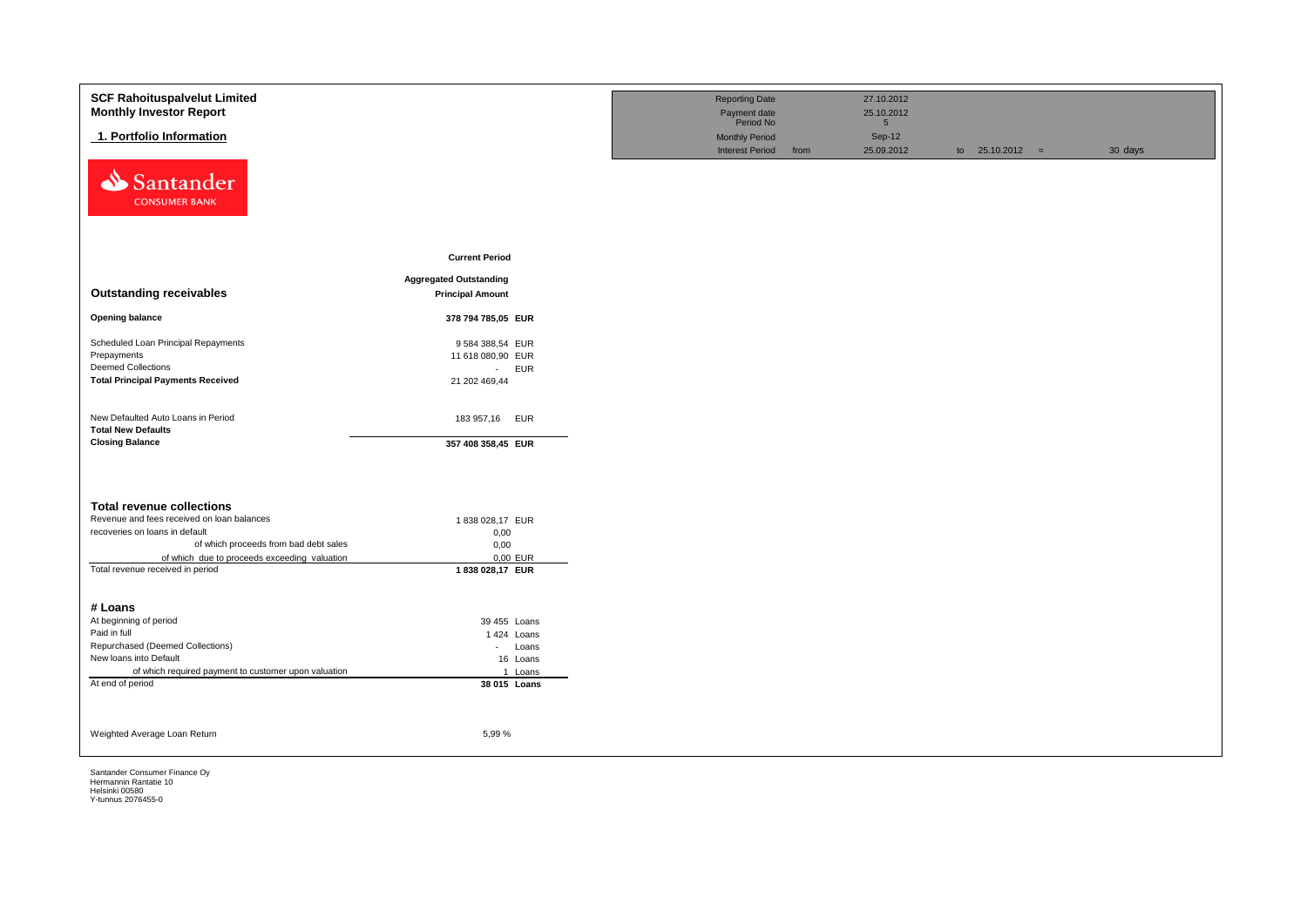| <b>SCF Rahoituspalvelut Limited</b><br><b>Monthly Investor Report</b><br>2. Amount Due for Distribution<br>Santander<br><b>CONSUMER BANK</b>                                                                                                                                                                                                                                   |                                                                                                    | <b>Reporting Date</b><br>Payment date<br>Period No<br><b>Monthly Period</b><br><b>Interest Period</b> | from | 27.10.2012<br>25.10.2012<br>5 <sup>5</sup><br>Sep-12<br>25.09.2012 | to | 25.10.2012 | $=$ | 30 days |
|--------------------------------------------------------------------------------------------------------------------------------------------------------------------------------------------------------------------------------------------------------------------------------------------------------------------------------------------------------------------------------|----------------------------------------------------------------------------------------------------|-------------------------------------------------------------------------------------------------------|------|--------------------------------------------------------------------|----|------------|-----|---------|
| <b>Purchaser Available Distribution Amount</b>                                                                                                                                                                                                                                                                                                                                 | <b>Current Period</b>                                                                              |                                                                                                       |      |                                                                    |    |            |     |         |
| a. Collections (Principal, interest, and fee etc)<br>b. Stamp Duty, Taxes, Liabilities etc. Paid by the Seller to the Purchaser<br>c. Default, Interest, Indemnities etc Paid by the Seller to the Purchaser<br>d. Other amounts Paid by the Seller to the Purchaser<br>e. Interest Earned by the Purchaser<br><b>Total Amount for Purchaser Available Distribution Amount</b> | 23 040 497,61 EUR<br>0,00 EUR<br>0,00 EUR<br>0,00 EUR<br>0,00 EUR<br>23 040 497,61 EUR             |                                                                                                       |      |                                                                    |    |            |     |         |
| <b>Issuer Available Distribution Amount</b>                                                                                                                                                                                                                                                                                                                                    | <b>Current Period</b>                                                                              |                                                                                                       |      |                                                                    |    |            |     |         |
| a. Amounts due to Issuer from Purchaser under the Loan Agreement<br>b. Reserve Fund<br>c. Swap counterparty payment to the Issuer<br>d. Drawings under the Liquidity Facility<br>e. Interest Earned by the Issuer<br><b>Total Amount for Issuer Available Distribution Amount</b>                                                                                              | 22 835 607,48 EUR<br>7 229 385,00 EUR<br>0,00 EUR<br>0,00 EUR<br>$-65,04$ EUR<br>30 064 927,44 EUR |                                                                                                       |      |                                                                    |    |            |     |         |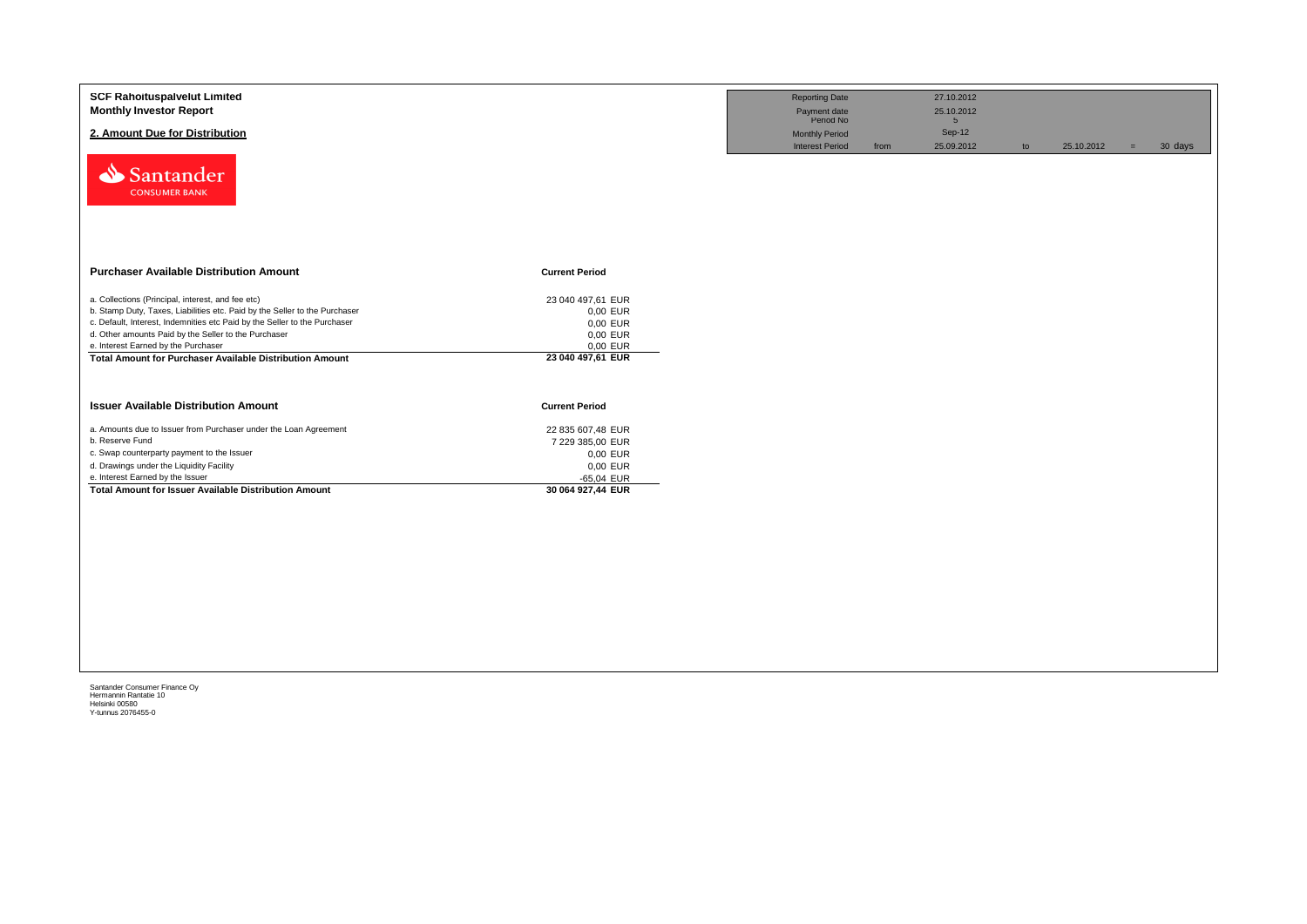| <b>SCF Rahoituspalvelut Limited</b><br><b>Monthly Investor Report</b><br>3. Reserve Accounts<br>Santander<br><b>CONSUMER BANK</b>                                                                                                                                                                                                        |                              | <b>Reporting Date</b><br>Payment date<br>Period No<br><b>Monthly Period</b><br><b>Interest Period</b>                                        | from                     | 27.10.2012<br>25.10.2012<br>$5\overline{5}$<br>Sep-12<br>25.09.2012 | to | 25.10.2012 | $=$ | 30 days |
|------------------------------------------------------------------------------------------------------------------------------------------------------------------------------------------------------------------------------------------------------------------------------------------------------------------------------------------|------------------------------|----------------------------------------------------------------------------------------------------------------------------------------------|--------------------------|---------------------------------------------------------------------|----|------------|-----|---------|
| <b>Note Balance</b><br><b>Beginning of Period</b><br>End of Period<br><b>Reserve Fund</b><br>Beginning of Period<br>Cash Outflow<br>Cash Inflow<br>End of Period<br>Required Reserve Amount                                                                                                                                              | in %<br>1,9%<br>1,9%<br>1,9% | 378 794 765,00 EUR<br>357 409 374,00 EUR<br>7 229 385,00 EUR<br>7 229 385,00 EUR<br>7 229 385,00 EUR<br>7 229 385,00 EUR<br>7 229 385,00 EUR |                          |                                                                     |    |            |     |         |
| Servicer Advance Reserve Fund<br>Beginning of Period<br>Cash Outflow<br>Cash Inflow<br>End of Period<br>Required Reserve Amount<br><b>Set-off from Deposits</b><br>No borrowers whose loans were sold to SCF Rahoituspalvelut Ltd held deposits with Santander Consumer Finance Oy. The risk of set-off from deposits is therefore zero. |                              | 100 000,00 EUR<br>$\sim$<br>$\overline{\phantom{a}}$<br>100 000,00 EUR<br>100 000,00 EUR                                                     | <b>EUR</b><br><b>EUR</b> |                                                                     |    |            |     |         |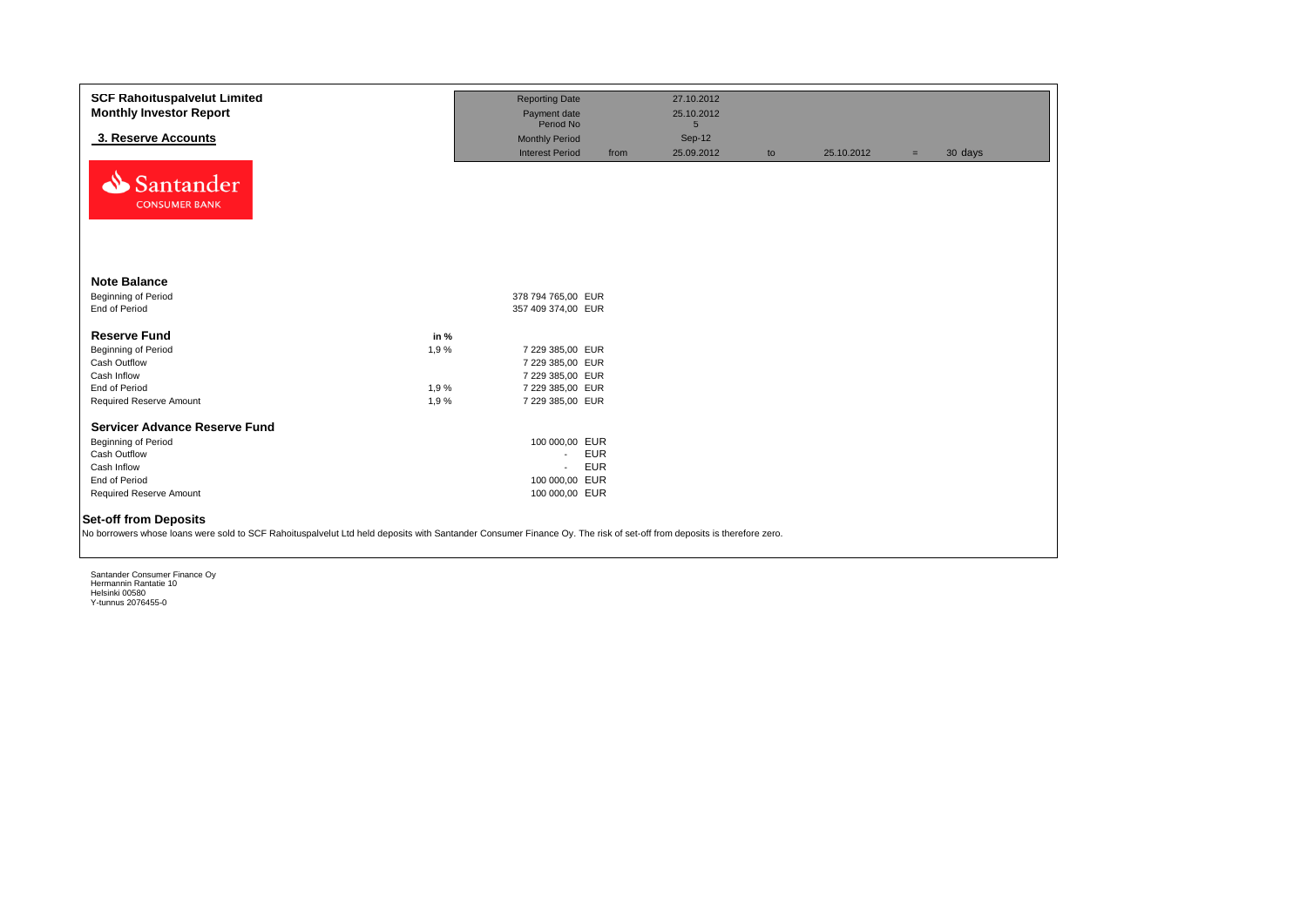| <b>SCF Rahoituspalvelut Limited</b><br><b>Monthly Investor Report</b>                                                            |                                          |                    |          | <b>Reporting Date</b><br>Payment date<br>Period No |      | 27.10.2012<br>25.10.2012<br>$5\phantom{.0}$ |    |            |     |         |
|----------------------------------------------------------------------------------------------------------------------------------|------------------------------------------|--------------------|----------|----------------------------------------------------|------|---------------------------------------------|----|------------|-----|---------|
| 4. Performance Data                                                                                                              |                                          |                    |          | <b>Monthly Period</b>                              |      | Sep-12                                      |    |            |     |         |
| Santander<br><b>CONSUMER BANK</b>                                                                                                |                                          |                    |          | <b>Interest Period</b>                             | from | 25.09.2012                                  | to | 25.10.2012 | $=$ | 30 days |
| <b>Asset Balance</b>                                                                                                             |                                          |                    |          |                                                    |      |                                             |    |            |     |         |
| Beginning of Period                                                                                                              |                                          | 378 794 785,05 EUR |          |                                                    |      |                                             |    |            |     |         |
| End of Period                                                                                                                    |                                          | 357 408 358,45 EUR |          |                                                    |      |                                             |    |            |     |         |
| <b>Portfolio Performance:</b><br><b>Performing Receivables:</b>                                                                  | <b>EUR</b>                               | $\%$               | # loans  |                                                    |      |                                             |    |            |     |         |
| Current                                                                                                                          | 329 263 867,08                           | 92,13%             | 35 231   |                                                    |      |                                             |    |            |     |         |
| 1-30 days past due                                                                                                               | 23 377 282,36                            | 6,54 %             | 2 3 4 4  |                                                    |      |                                             |    |            |     |         |
| <b>Delinquent Receivables:</b>                                                                                                   |                                          |                    |          |                                                    |      |                                             |    |            |     |         |
| 31-60 days past due                                                                                                              | 3 185 310,98                             | 0,89%              | 308      |                                                    |      |                                             |    |            |     |         |
| 61-90 days past due                                                                                                              | 1 120 814,85<br>184 650,73               | 0,31 %             | 102      |                                                    |      |                                             |    |            |     |         |
| 91-120 days past due                                                                                                             | 123 521,90                               | 0,05%<br>0,03%     | 20       |                                                    |      |                                             |    |            |     |         |
| 121-150 days past due<br>151-180 days past due                                                                                   | 152 910,55                               | 0,04 %             | 11<br>12 |                                                    |      |                                             |    |            |     |         |
| <b>Total Performing and Delinquent</b>                                                                                           | 357 408 358,45                           | 100,00 %           | 38 0 28  |                                                    |      |                                             |    |            |     |         |
| <b>Current Period Defaults</b><br><b>Cumulative Defaults</b><br><b>Current Period Recoveries</b><br><b>Cumulative Recoveries</b> | 183 957,16<br>263 457,93<br>$\sim$<br>×. |                    | 16<br>23 |                                                    |      |                                             |    |            |     |         |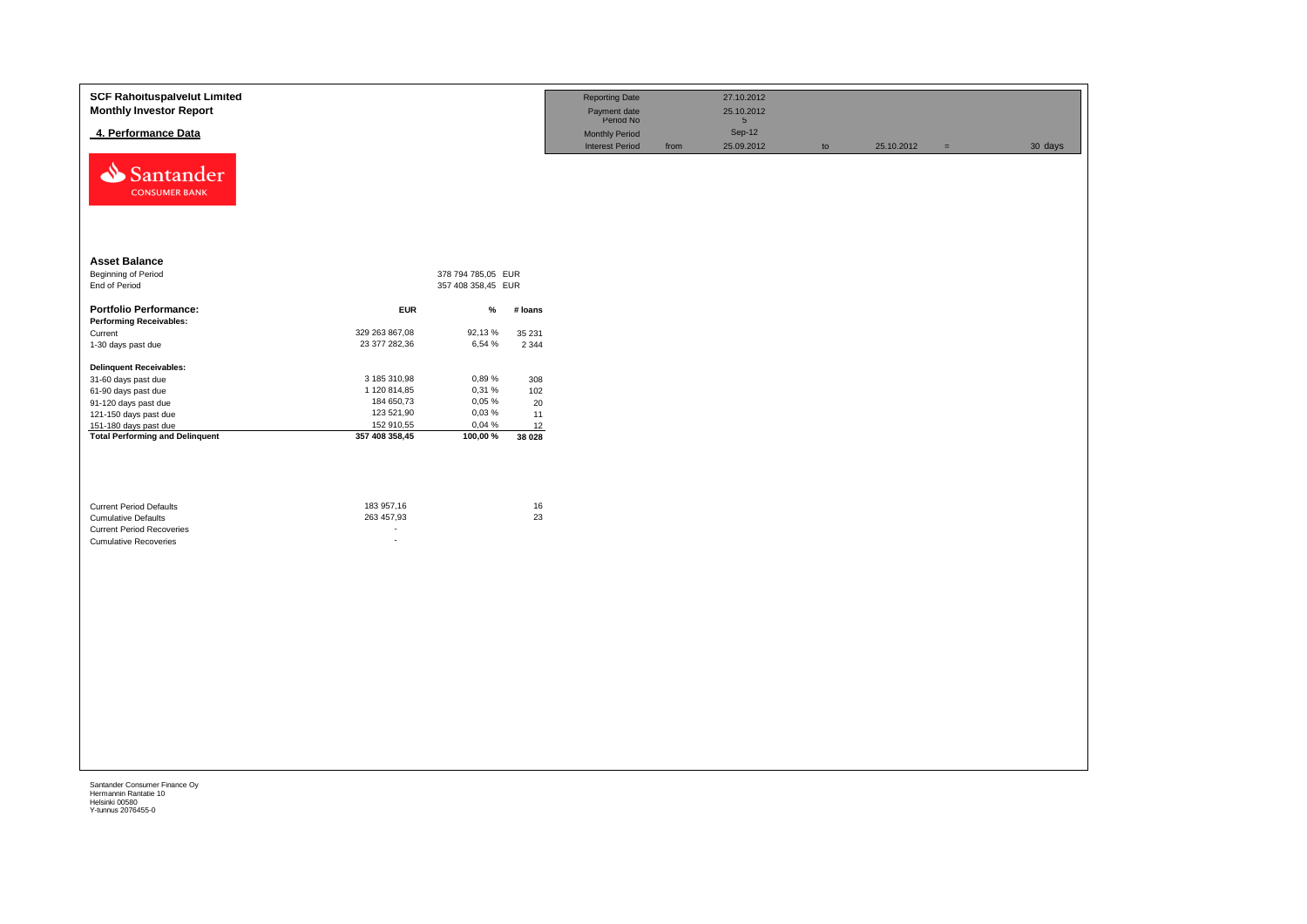| <b>SCF Rahoituspalvelut Limited</b> | <b>Reporting Date</b>     |      | 27.10.2012 |            |         |
|-------------------------------------|---------------------------|------|------------|------------|---------|
| <b>Monthly Investor Report</b>      | Payment date<br>Period No |      | 25.10.2012 |            |         |
| 5. Outstanding Notes                | <b>Monthly Period</b>     |      | Sep-12     |            |         |
|                                     | <b>Interest Period</b>    | from | 25.09.2012 | 25.10.2012 | 30 days |



| 1. Note Balance                                       | <b>All Notes</b>   | <b>Class A</b>     | <b>Class A</b>            | <b>Class B</b>    | <b>Class B</b> |
|-------------------------------------------------------|--------------------|--------------------|---------------------------|-------------------|----------------|
| <b>General Note Information</b>                       |                    |                    |                           |                   |                |
| <b>ISIN Code</b>                                      |                    | N/A                | $\boldsymbol{\mathsf{x}}$ | N/A               | N/A            |
| Currency                                              |                    | <b>EUR</b>         | <b>EUR</b>                | <b>EUR</b>        | <b>EUR</b>     |
| Initial Tranching                                     | 100 %              | 83 %               | 0,01%                     | 16 %              | 0,005%         |
| Legal Final Maturity Date                             |                    | 25.01.2020         | 43855                     | 25.01.2020        | 43855          |
| Rating (Fitch/Moody's)                                |                    | AAAsf/Aaa(sf)      | AAAsf/Aaa(sf)             | N/A               | N/A            |
| Initial Notes Aggregate Principal Outstanding Balance | 481 959 000.00 EUR | 402 400 000.00 EUR | 35000 EUR                 | 79 500 000.00 EUR | 24000 EUR      |
| Initial Nominal per Note                              |                    | 100000,00 EUR      | 1000 EUR                  | 100 000,00 EUR    | 1000 EUR       |
| Initial Number of Notes per Class                     | 4878               | 4024               | 35                        | 795               | 24             |
|                                                       |                    |                    |                           |                   |                |
| <b>Current Note Information</b>                       |                    |                    |                           |                   |                |
| Class Principal Outstanding Opening Balance           | 378 794 765.00 EUR | 299 244 737.25 EUR | 26 027,75 EUR             | 79 500 000,00 EUR | 24 000,00 EUR  |
| Available Distribution Amount                         | 23 040 497.61 EUR  |                    |                           |                   |                |
| Amortisation                                          | 21 385 391.00 EUR  |                    |                           |                   |                |
| Redemption per Class                                  | 21 385 391,00 EUR  | 21 383 536,00 EUR  | 1855,00 EUR               | 0,00 EUR          | 0.00 EUR       |
| Redemption per Note                                   |                    | 5 314,00 EUR       | 53,00 EUR                 | 0,00 EUR          | 0.00 EUR       |
| Class Principal Outstanding Closing Balance           | 357 409 374.00 EUR | 277 861 206,15 EUR | 24 167,85 EUR             | 79 500 000,00 EUR | 24 000,00 EUR  |
| <b>Current Tranching</b>                              |                    | 77.74 %            | 0,01%                     | 22.24 %           | 0.01%          |
| <b>Current Pool Factor</b>                            |                    | 0.69               | 0.69                      | 1.00              | 1.00           |

| 2. Payments to Investors per Note                  | <b>All Notes</b> | <b>Class A</b> | <b>Class A</b> | <b>Class B</b> | <b>Class B</b> |
|----------------------------------------------------|------------------|----------------|----------------|----------------|----------------|
| Interest Rate Basis: 1-M EURIBOR / Spread          | 0,12%            | 1,00 %         | 1.00 %         | 1.10%          | 1,10 %         |
| Day Count Convention                               |                  | 30,00          | 30,00          | 30,00          | 30,00          |
| <b>Interest Days</b>                               | 30               |                |                |                |                |
| Principal Outstanding per Note Beginning of Period |                  | 74 364.99 EUR  | 743.65 EUR     | 100 000,00 EUR | 1 000.00 EUR   |
| >Principal Repayment per note                      |                  | 5 314.00 EUR   | 53.14 EUR      | 0.00 EUR       | 0.00 EUR       |
| Principal Outstanding per Note End of Period       |                  | 69 051,00 EUR  | 690.51 EUR     | 100 000,00 EUR | 1 000.00 EUR   |
| >Interest accrued for the period                   |                  | 69.00 EUR      | 1.00 EUR       | 101.00 EUR     | 1.00 EUR       |
| <b>Interest Payment</b>                            | 358 010.00       | 277 656.00 EUR | 35.00 EUR      | 80 295,00 EUR  | 24.00 EUR      |
| Interest Payment per Note                          |                  | 69,00 EUR      | 1,00 EUR       | 101.00 EUR     | 1,00 EUR       |
| 3. Credit Enhancements                             |                  |                |                |                |                |
| Initial total CE (Subordination, Reserve)          |                  |                | 18,00 %        |                | 1,50%          |
| Current CE (incl. Excess Spread)                   |                  |                | 27,22 %        |                | 4.97%          |
| Current CE (excl. Excess Spread)                   |                  |                | 24,27%         |                | 2,02%          |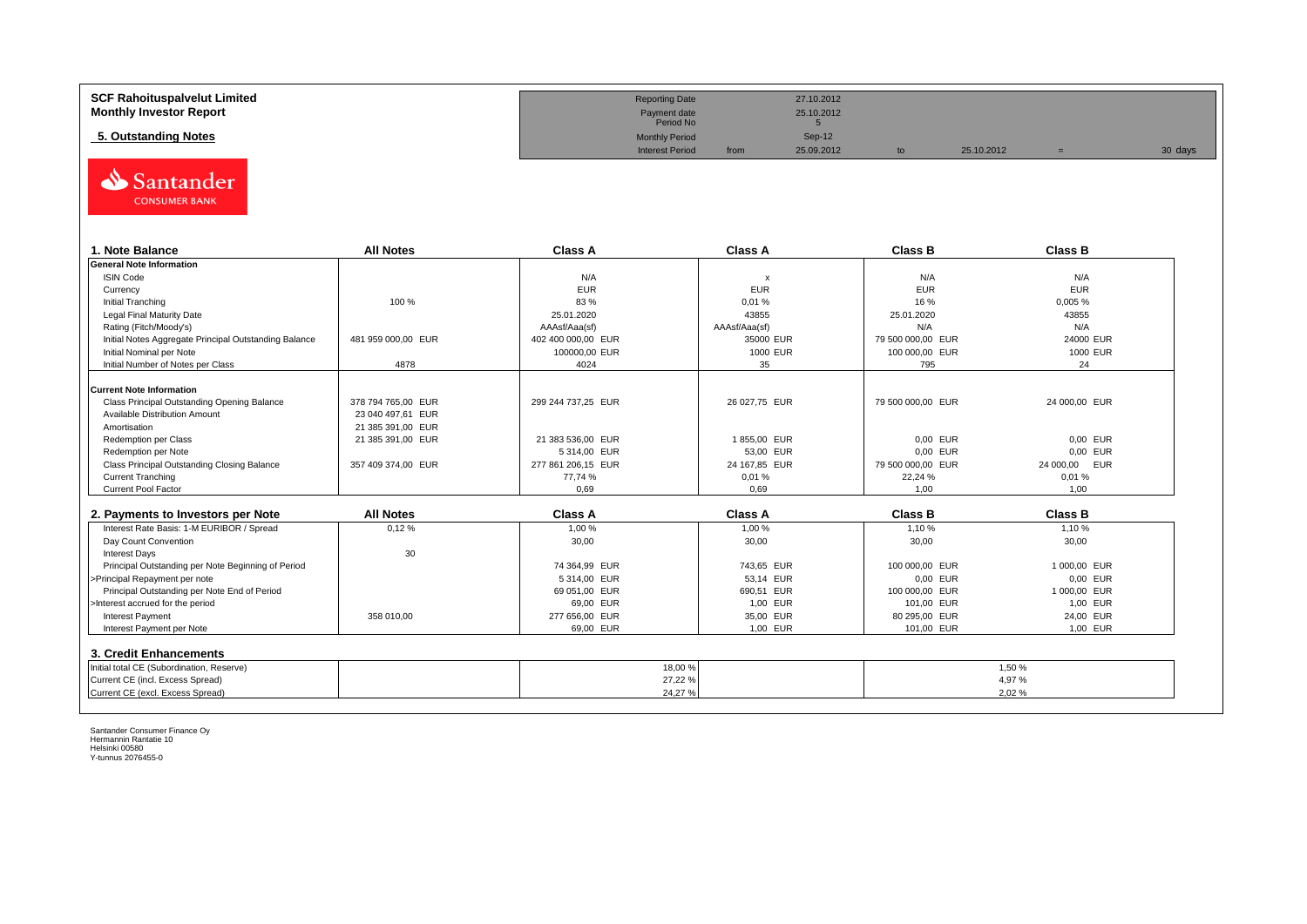# **SCF Rahoituspalvelut Limited Community Community Payment date 27.10.2012<br>
<b>Monthly Investor Report** Payment date 25.10.2012

**6. Counterparty Ratings, Trigger Levels and Consequences** 

Period No 5<br>Monthly Period Sep-12 Interest Period:  $25.09.2012$  to  $25.10.2012$  = 30 days

| Santander            |
|----------------------|
| <b>CONSUMER BANK</b> |

|                                    |                                              | <b>Rating Triggers</b>             |                |                                           |           |                                           |                                                     |                                                    |                                          |                   |                                                                                                                                                                                                                                                                                                                                                                                                                                                                                                                                                                                                                                                                                                                                                                                                                                                                                                                                                                                                                                                                                                      |
|------------------------------------|----------------------------------------------|------------------------------------|----------------|-------------------------------------------|-----------|-------------------------------------------|-----------------------------------------------------|----------------------------------------------------|------------------------------------------|-------------------|------------------------------------------------------------------------------------------------------------------------------------------------------------------------------------------------------------------------------------------------------------------------------------------------------------------------------------------------------------------------------------------------------------------------------------------------------------------------------------------------------------------------------------------------------------------------------------------------------------------------------------------------------------------------------------------------------------------------------------------------------------------------------------------------------------------------------------------------------------------------------------------------------------------------------------------------------------------------------------------------------------------------------------------------------------------------------------------------------|
|                                    |                                              |                                    |                | <b>Short Term</b>                         |           | Long Term                                 |                                                     |                                                    |                                          |                   |                                                                                                                                                                                                                                                                                                                                                                                                                                                                                                                                                                                                                                                                                                                                                                                                                                                                                                                                                                                                                                                                                                      |
|                                    |                                              |                                    | Fitch          |                                           | Moody's   | Fitch<br>Moody's                          |                                                     |                                                    |                                          |                   |                                                                                                                                                                                                                                                                                                                                                                                                                                                                                                                                                                                                                                                                                                                                                                                                                                                                                                                                                                                                                                                                                                      |
| <b>Transaction Role</b>            | Counterparty                                 | Criteria                           | Current        | Criteria                                  | Current   | Criteria                                  | Current                                             | Criteria                                           | Current                                  | Trigger breached? | Summary of Contractual Requirements if Rating Trigger Breach                                                                                                                                                                                                                                                                                                                                                                                                                                                                                                                                                                                                                                                                                                                                                                                                                                                                                                                                                                                                                                         |
| Issuer                             | Rahoituspalvelut Limited                     |                                    | No rating      |                                           | No rating |                                           | No rating                                           |                                                    | No rating                                | N/A               |                                                                                                                                                                                                                                                                                                                                                                                                                                                                                                                                                                                                                                                                                                                                                                                                                                                                                                                                                                                                                                                                                                      |
| Seller                             | Santander Consumer Finance OY                |                                    | No rating      |                                           | No rating |                                           | No rating                                           |                                                    | No rating                                | N/A               |                                                                                                                                                                                                                                                                                                                                                                                                                                                                                                                                                                                                                                                                                                                                                                                                                                                                                                                                                                                                                                                                                                      |
| Servicer                           | Santander Consumer Finance OY                |                                    | No rating      |                                           | No rating |                                           | No rating                                           |                                                    | No rating                                | N/A               |                                                                                                                                                                                                                                                                                                                                                                                                                                                                                                                                                                                                                                                                                                                                                                                                                                                                                                                                                                                                                                                                                                      |
| Servicer's Owner                   | Santander Consumer Finance                   | N/A                                | F <sub>2</sub> | N/A                                       | $P-2$     | <b>BBB</b>                                | BBB+<br><b>Rating Watch Negative</b>                | Baa3                                               | Baa2<br>Review for possible<br>Downgrade | N                 | the Back-up Servicer Facilitator, Banco Santander S.A, will perform the following services: (a) in accordance<br>with the provisions of this Agreement, select an appropriate bank or financial institution to act as a<br>successor servicer in the event that a Servicer Termination Notice is delivered; (b) review the information<br>provided to it by the Servicer under this Agreement; (c) enter into appropriate data confidentiality<br>provisions; and (d) notify the Servicer if it requires further assistance                                                                                                                                                                                                                                                                                                                                                                                                                                                                                                                                                                          |
| <b>Liquidity Facility Provider</b> | Banco Santander S.A.                         | F2                                 | F <sub>2</sub> | $P-1$<br>Review for possible<br>Downgrade | $P-2$     | $\Lambda$<br>Rating Watch Negative        | RRR+<br><b>Rating Watch Negative</b>                | A1<br>Review for possible<br>downgrade             | Baa2<br>Review for possible<br>Downgrade |                   | The Liquidity Facility Provider (Banco Santander) shall either a) assign or transfer all its rights, benefits, and<br>bligations to a bank or financial intermediary passported to perform banking activities in Ireland that (i)<br>neets the applicable Required Ratings (ii) enters into a liquidity facility agreement on substantially the same<br>erms as the Liquidity Facility Agreement and (iii) accedes to the Issuer Security Trust Deed all by no later<br>han 30 calendar days from the date on which the Ratings Downgrade took place if the Liquidity Facility<br>provider fails to provide Cash<br>Collateral or b) deposit an amount equal to the Available Facility into the Issuer Transaction Account by no<br>ater than 14 calendar days after the downgrade (Cash Collateral)                                                                                                                                                                                                                                                                                                 |
| <b>Issuer Swap Provider</b>        | Banco Santander S.A.                         | F <sub>2</sub>                     | F <sub>2</sub> | $P-1$<br>Review for possible<br>Downgrade | $P-2$     | $\Lambda$                                 | RRR+<br>Rating Watch Negative Rating Watch Negative | A1<br>Review for possible<br>downgrade             | Raa2<br>Review for possible<br>Downgrade | Y.                | The Swap Counterparty (Banco Santander) will be obliged, within the time periods specified in the<br>Basis Swap Agreement, at its own cost, to post collateral for its obligations in accordance with the provisions<br>of the Credit Support Annex, and in addition, will be obliged, within the time periods specified in the Basis<br>iwap Agreement, at its cost, to either (i) obtain a guarantee of its obligations under the Basis Swap<br>Agreement from a third party with the Required Ratings; or (ii) transfer all of its rights and obligations under<br>the Basis Swap Agreement to a third party with the Required Ratings                                                                                                                                                                                                                                                                                                                                                                                                                                                            |
| <b>Issuer Bank</b>                 | Deutsche Bank AG                             | F1<br><b>Rating Watch Negative</b> | $F1+$          | $P-1$<br>Review for possible<br>Downgrade | $P-1$     | $\Lambda$<br><b>Rating Watch Negative</b> | $A+$                                                | A <sub>1</sub><br>Review for possible<br>downgrade | A2                                       | To be clarified   | If at any time a Ratings Downgrade has occurred in respect of the Transaction Account Bank, then the Issuer<br>and the Purchaser shall (with the prior written consent of the Note Trustee) procure that, within 30 calendar<br>days, (i) in relation to the Issuer, the Issuer Secured Accounts and the Expenses Loan Payment Account and<br>all of the funds standing to the credit of the Issuer Secured Accounts and the Expenses Loan Payment<br>Account and (ii) in relation to the Purchaser, the Purchaser Transaction Account and all funds standing to the<br>credit of the Purchaser Transaction Account, are transferred to another bank or banks that meet the<br>applicable Required Ratings (which bank shall be notified in writing by the Issuer to the Transaction Account<br>Bank) and approved in writing by the Note Trustee and in accordance with the provisions of the Transaction<br>Account Bank Agreement. The appointment of the Transaction Account Bank shall terminate on the date on<br>which the appointment of the new transaction account bank becomes effective. |
| Paying Agent and related roles     | Deutsche Bank AG                             |                                    | $F1+$          |                                           | $P-1$     |                                           | $\Lambda +$                                         |                                                    | A2                                       | N/A               |                                                                                                                                                                                                                                                                                                                                                                                                                                                                                                                                                                                                                                                                                                                                                                                                                                                                                                                                                                                                                                                                                                      |
| Corporate Service Provider         | Deutsche International Corporate<br>Services |                                    | $F1+$          |                                           | $P-1$     |                                           | $\Lambda$                                           |                                                    | A <sub>2</sub>                           | N/A               |                                                                                                                                                                                                                                                                                                                                                                                                                                                                                                                                                                                                                                                                                                                                                                                                                                                                                                                                                                                                                                                                                                      |
| Note Trustee and Security Trustee  | Deutsche Trustee Company Limited             |                                    | $F1+$          |                                           | $P-1$     |                                           | $A+$                                                |                                                    | A2                                       | N/A               |                                                                                                                                                                                                                                                                                                                                                                                                                                                                                                                                                                                                                                                                                                                                                                                                                                                                                                                                                                                                                                                                                                      |
| <b>Collections Bank</b>            | SEB AB                                       | F1<br><b>Rating Watch Negative</b> | F1             | $P-1$<br>Review for possible<br>Downgrade | $P-1$     | $\Lambda$<br><b>Rating Watch Negative</b> | $A+$                                                | A1<br>Review for possible<br>downgrade             | A1                                       |                   | Vithin 30 calendar days, the Issuer Collections Account and all of the funds standing to the credit of the<br>Issuer Collections Account are transferred to another bank or banks who meet the Required Ratings (which<br>bank shall be notified in writing by the Servicer to the Collections Account Bank and approved in writing by<br>the Note Trustee): the appointment of the Collections Account Bank shall terminate on the date on which<br>the appointment of the new transaction account bank becomes effective. Upon the transfer of the Issuer<br>Collections Account to another bank, the Issuer will procure that the new transaction Upon the transfer of<br>the Issuer Collections Acoount to another bank, the Issuer will procure that the new transaction account<br>enters into an agreement substantially in the form of the Issuer Collections Account Agreement and accedes<br>to the Issuer Security Trust Deed.                                                                                                                                                            |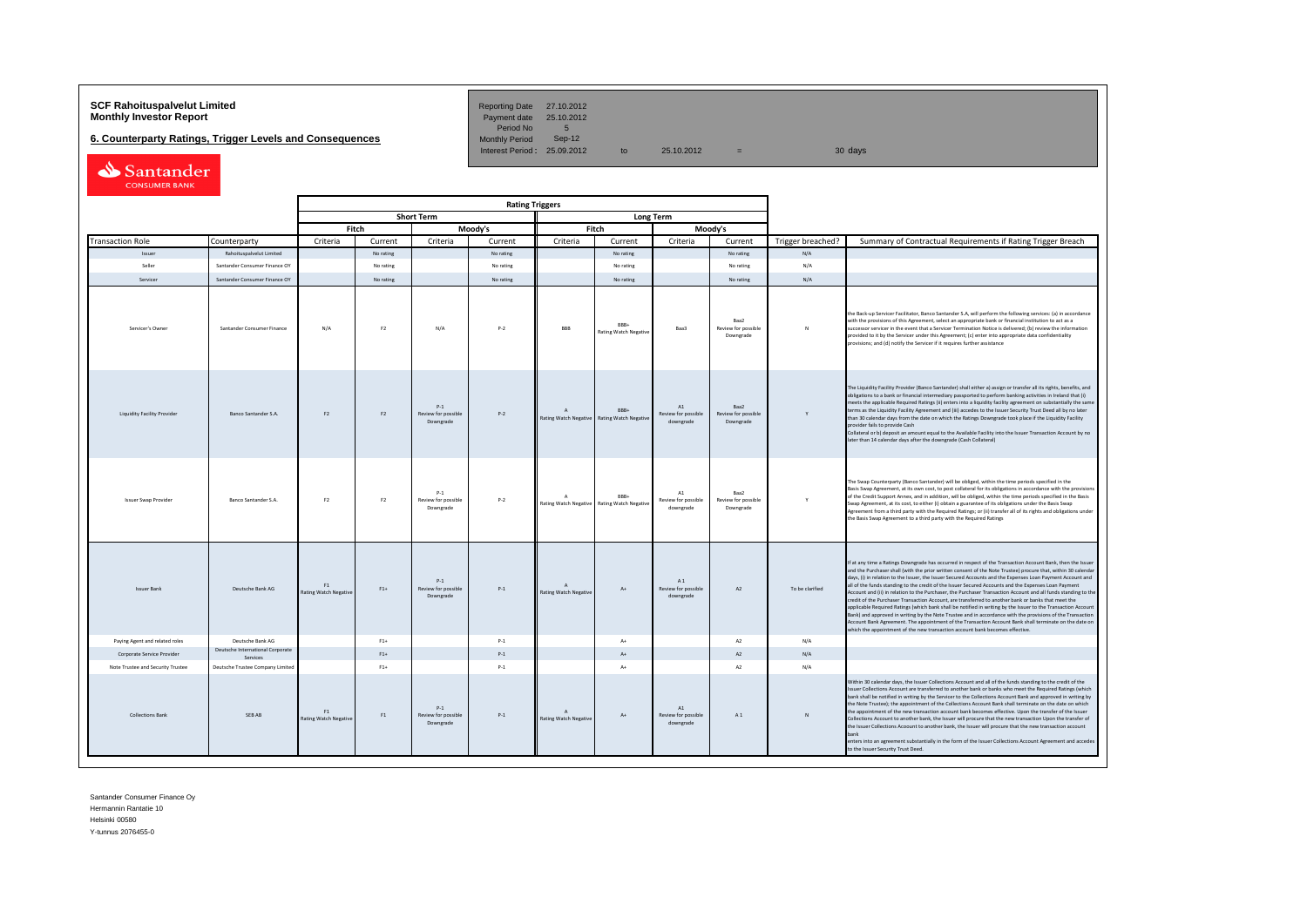| <b>SCF Rahoituspalvelut Limited</b><br><b>Monthly Investor Report</b> | <b>Reporting Date</b><br>Payment date<br>Period No |      | 27.10.2012<br>25.10.2012 |    |            |   |         |
|-----------------------------------------------------------------------|----------------------------------------------------|------|--------------------------|----|------------|---|---------|
| 6.a Original Portfolio Principal Balance                              | <b>Monthly Period</b><br><b>Interest Period</b>    | from | sep. 12<br>25.09.2012    | to | 25.10.2012 | = | 30 days |
| Santander                                                             |                                                    |      |                          |    |            |   |         |

Average outstanding principal balance: 10 679

|                  | <b>TOTAL</b>           |            |           |                         |         |                              |                     |
|------------------|------------------------|------------|-----------|-------------------------|---------|------------------------------|---------------------|
|                  | <b>Min</b>             | <b>Max</b> | <b>No</b> | <b>Original balance</b> | %       | <b>WA months to maturity</b> | <b>WA seasoning</b> |
|                  | $0,00 \in$             | 4 999,99€  | 10 569    | 34 014 267              | 7,1%    | 20,3                         | 20,2                |
|                  | 5 000,00 €             | 9 999,99€  | 14 962    | 111 330 743             | 23,1%   | 33,3                         | 16,0                |
|                  | 10 000,00€             | 14 999,99€ | 10 4 48   | 127 666 197             | 26,5%   | 40,0                         | 13,1                |
|                  | 15 000,00€             | 19 999,99€ | 4833      | 83 124 702              | 17,2%   | 44,2                         | 12,1                |
|                  | 20 000,00 €            | 24 999,99€ | 2 0 8 0   | 46 047 406              | 9,6%    | 45,8                         | 10,7                |
| Original balance | 25 000,00€             | 29 999,99€ | 963       | 26 170 405              | 5,4%    | 46,3                         | 9,8                 |
|                  | 30 000,00 €            | 34 999,99€ | 493       | 15 863 298              | 3,3%    | 46,5                         | 9,7                 |
|                  | 35 000,00 €            | 39 999,99€ | 271       | 10 073 680              | 2,1%    | 45,7                         | 10,4                |
|                  | 40 000,00€             | 44 999,99€ | 181       | 7 662 654               | 1,6%    | 45,4                         | 9,9                 |
|                  | 45 000,00 €            | 49 999,99€ | 99        | 4 678 264               | 1,0%    | 45,7                         | 10,0                |
|                  | 50 000,00 €            | 54 999,99€ | 78        | 4 0 5 6 5 1 8           | 0,8%    | 45,7                         | 9,0                 |
|                  | 55 000,00 €            | 59 999,99€ | 51        | 2927246                 | 0,6%    | 45,7                         | 10,1                |
|                  | 60 000,00 $\epsilon$ + |            | 105       | 8 342 278               | 1,7%    | 44,8                         | 9,2                 |
|                  |                        |            |           |                         |         |                              |                     |
|                  | Total                  |            | 45 133    | 481 957 657             | 100,00% | 42,3                         | 11,56               |

Santander Consumer Finance Oy Hermannin Rantatie 10 Helsinki 00580 Y-tunnus 2076455-0

**CONSUMER BANK**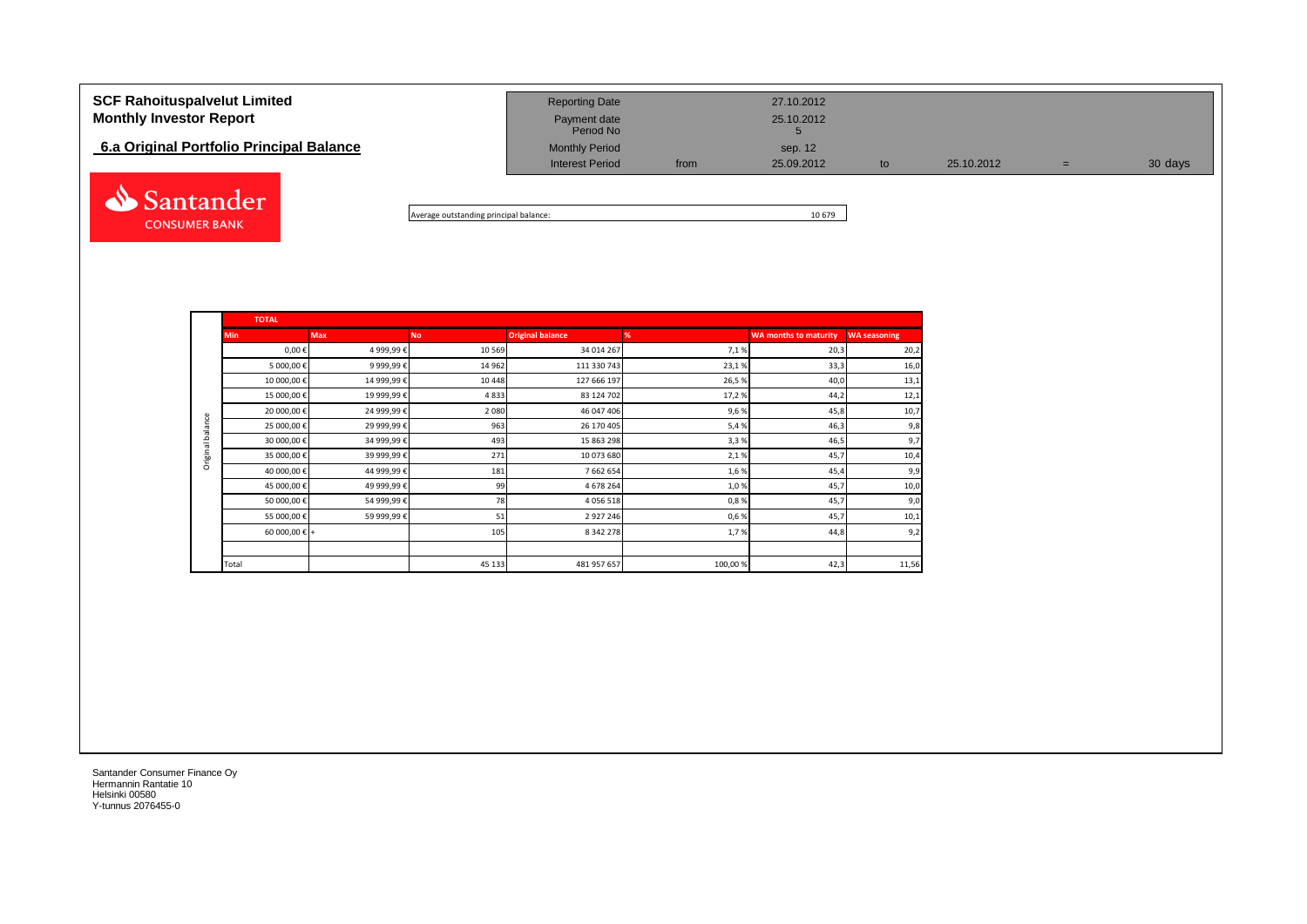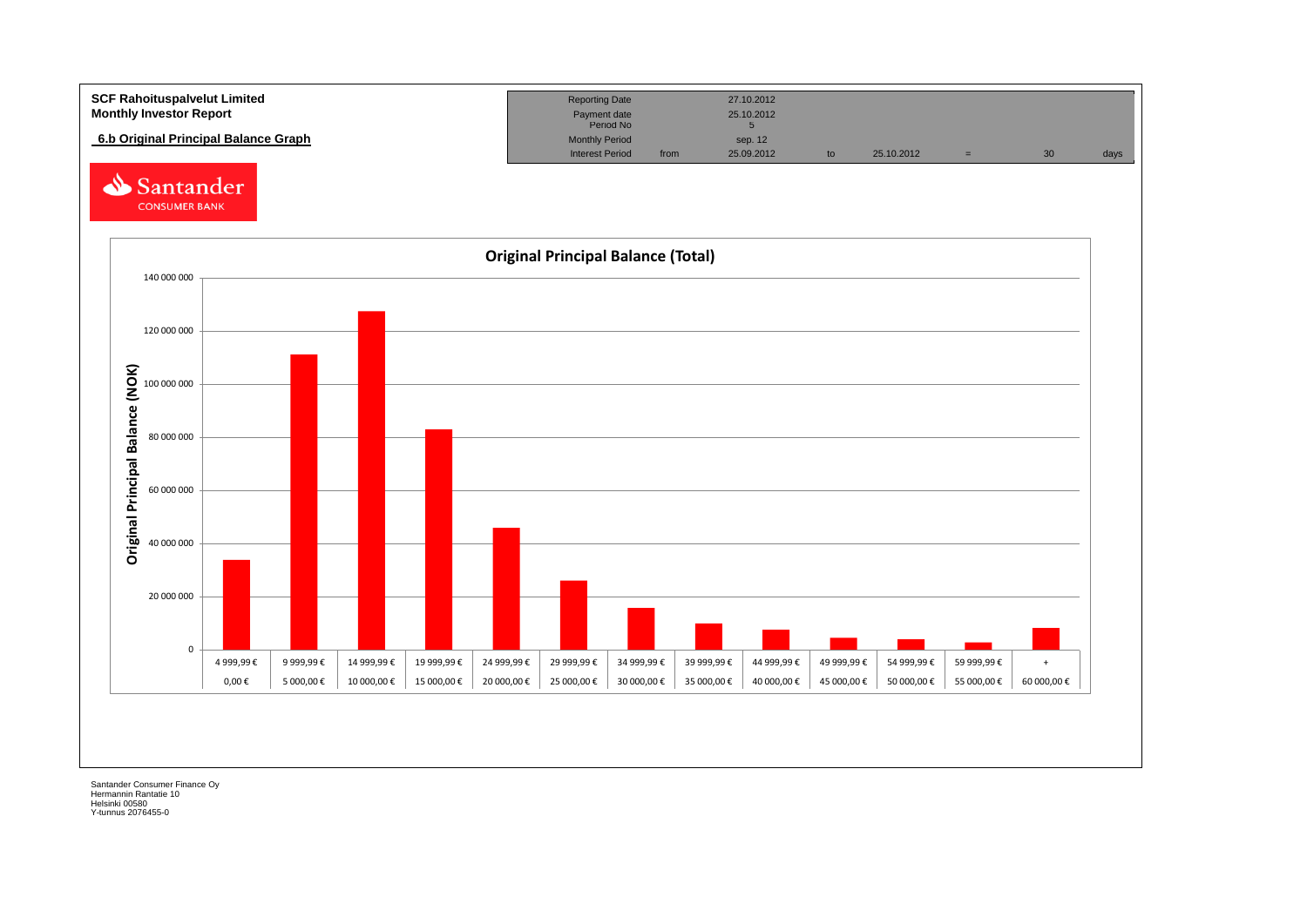# **7.a Outstanding Principal Balance**



| <b>SCF Rahoituspalvelut Limited</b><br><b>Monthly Investor Report</b> | <b>Reporting Date</b><br>Payment date<br>Period No |      | 27.10.2012<br>25.10.2012 |    |            |     |         |
|-----------------------------------------------------------------------|----------------------------------------------------|------|--------------------------|----|------------|-----|---------|
| 7.a Outstanding Principal Balance                                     | <b>Monthly Period</b><br><b>Interest Period</b>    | from | sep. 12<br>25.09.2012    | to | 25.10.2012 | $=$ | 30 days |
|                                                                       |                                                    |      |                          |    |            |     |         |

Average amount - all: 9 399

|                     |                        |            |           | <b>TOTAL</b>  |                                              |            |                                 |                     |
|---------------------|------------------------|------------|-----------|---------------|----------------------------------------------|------------|---------------------------------|---------------------|
|                     | <b>Min</b>             | <b>Max</b> | <b>No</b> |               | Outstanding balance % of Outstanding balance | % of loans | <b>WA months to</b><br>maturity | <b>WA seasoning</b> |
|                     | $0,00 \in$             | 4 999,99€  | 11 2 3 9  | 32 348 471    | 9,05%                                        | 29,55%     | 18,0                            | 24,9                |
|                     | 5 000,00€              | 9 999,99€  | 13 17 2   | 97 584 427    | 27,30 %                                      | 34,64%     | 30,2                            | 20,7                |
|                     | 10 000,00€             | 14 999,99€ | 7568      | 91 888 163    | 25,71%                                       | 19,90%     | 36,5                            | 18,2                |
|                     | 15 000,00€             | 19 999,99€ | 3 3 1 0   | 56 610 995    | 15,84 %                                      | 8,70%      | 40,1                            | 16,6                |
| Outstanding balance | 20 000,00€             | 24 999,99€ | 1325      | 29 318 240    | 8,20%                                        | 3,48%      | 41,5                            | 15,8                |
|                     | 25 000,00€             | 29 999,99€ | 625       | 16 957 883    | 4,74%                                        | 1,64%      | 41,2                            | 15,2                |
|                     | 30 000,00€             | 34 999,99€ | 311       | 10 033 763    | 2,81%                                        | 0,82%      | 41,8                            | 15,5                |
|                     | 35 000,00€             | 39 999,99€ | 179       | 6 6 9 6 4 5 7 | 1,87%                                        | 0,47%      | 41,1                            | 15,2                |
|                     | 40 000,00€             | 44 999,99€ | 107       | 4 5 1 5 9 6 3 | 1,26%                                        | 0,28%      | 41,3                            | 15,4                |
|                     | 45 000,00€             | 49 999,99€ | 65        | 3 0 7 2 5 1 8 | 0,86%                                        | 0,17%      | 40,3                            | 14,4                |
|                     | 50 000,00€             | 54 999,99€ | 39        | 2 0 3 2 9 4 3 | 0,57%                                        | 0,10%      | 41,8                            | 15,1                |
|                     | 55 000,00€             | 59 999,99€ | 24        | 1 365 090     | 0,38%                                        | 0,06%      | 39,2                            | 15,4                |
|                     | 60 000,00 $\epsilon$ + |            | 64        | 4 983 447     | 1,39%                                        | 0,17%      | 38,7                            | 15,5                |
|                     |                        |            |           |               |                                              |            |                                 |                     |
|                     | Total                  |            | 38028     | 357 408 358   | 100,0%                                       | 100,0%     | 34,7                            | 18,6                |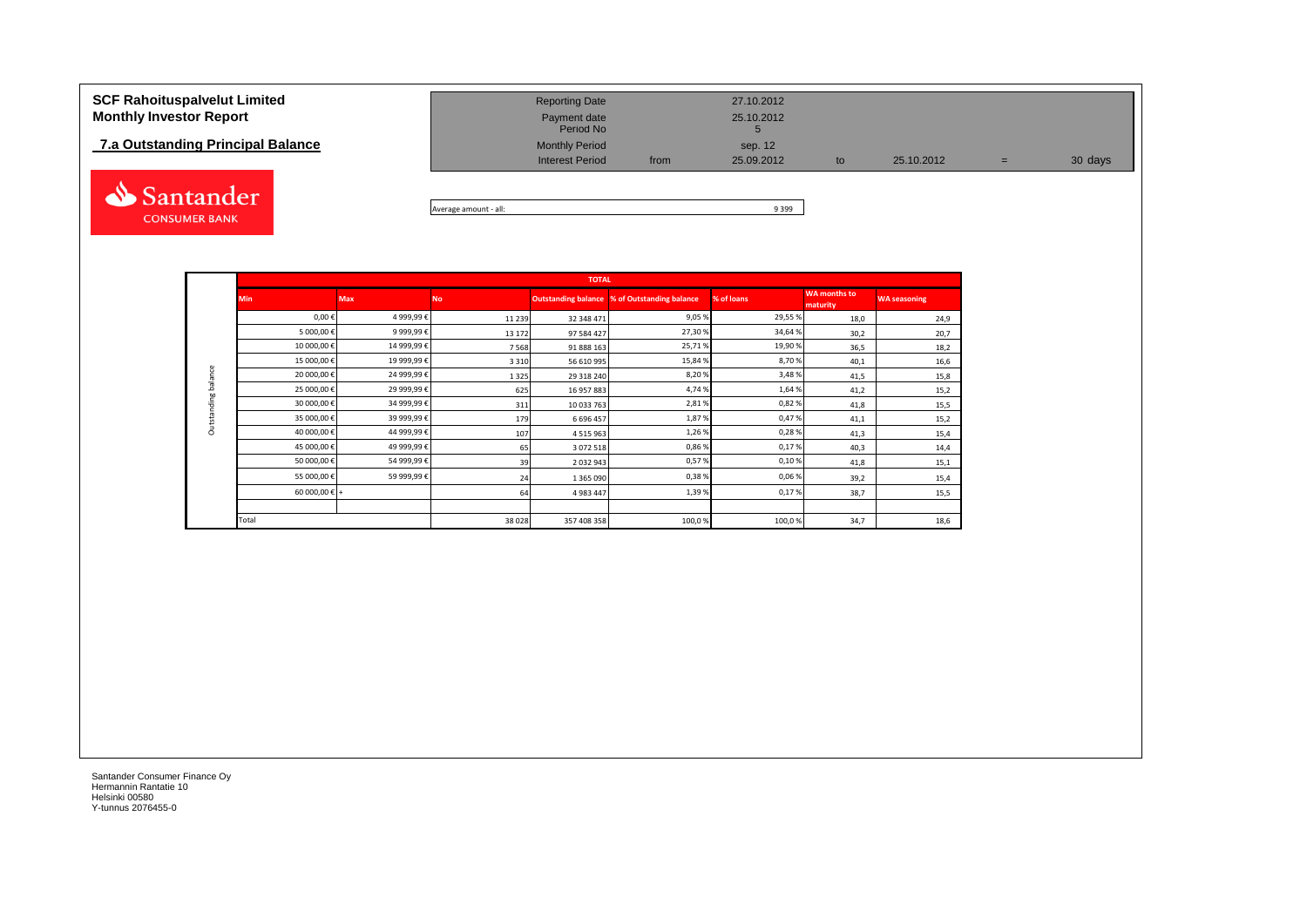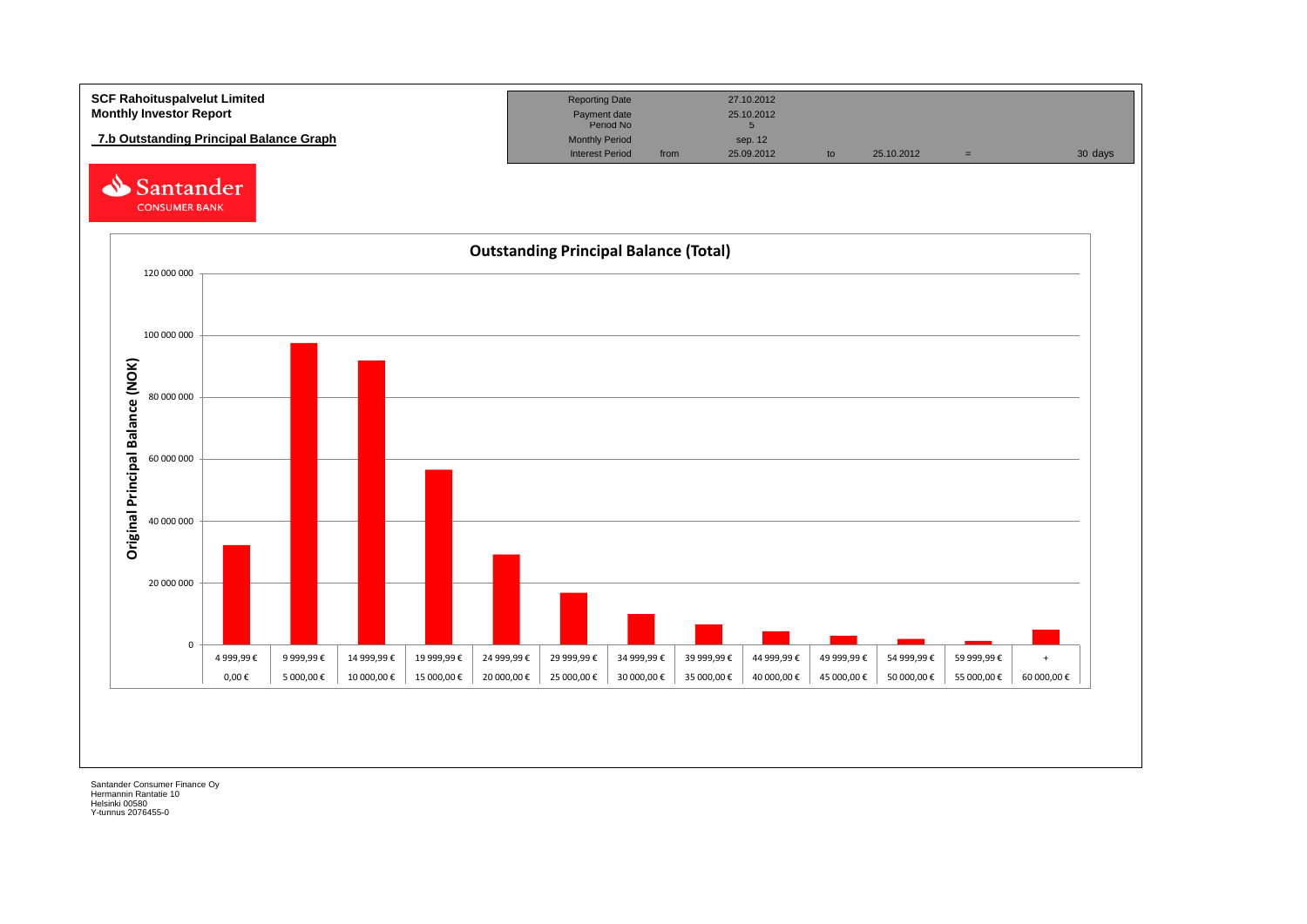### **SCF Rahoituspalvelut Limited Monthly Investor Report**

# **8.a Geographical Distribution**



| <b>Reporting Date</b>     |      | 27.10.2012 |            |   |         |
|---------------------------|------|------------|------------|---|---------|
| Payment date<br>Period No |      | 25.10.2012 |            |   |         |
| <b>Monthly Period</b>     |      | sep. 12    |            |   |         |
| <b>Interest Period</b>    | from | 25.09.2012 | 25.10.2012 | = | 30 days |

|                                                       |           |                            | <b>TOTAL</b>             |            |                       |                     |
|-------------------------------------------------------|-----------|----------------------------|--------------------------|------------|-----------------------|---------------------|
| <b>District</b>                                       | <b>No</b> | <b>Outstanding balance</b> | % of Outstanding balance | % of Loans | WA months to maturity | <b>WA seasoning</b> |
| Central Finland                                       | 4 3 4 4   | 39 566 426                 | 11,07%                   | 11,42 %    | 34,9                  | 18,5                |
| Eastern Finland                                       | 1012      | 9 006 436                  | 2,52%                    | 2,66 %     | 34,0                  | 18,9                |
| East Tavastia                                         | 2 3 8 2   | 22 090 163                 | 6,18%                    | 6,26 %     | 35,2                  | 18,7                |
| Greater Helsinki<br>Ë                                 | 8825      | 89 702 380                 | 25,10%                   | 23,21%     | 41,5                  | 15,8                |
| Northern Finland                                      | 2823      | 27 170 563                 | 7,60 %                   | 7,42%      | 36,3                  | 17,7                |
| ₩<br>Northern Savonia                                 | 1 2 2 7   | 10 212 047                 | 2,86%                    | 3,23%      | 33,9                  | 18,3                |
| 흍<br>Ostrobothnia                                     | 2 3 7 8   | 21 578 248                 | 6,04 %                   | 6,25%      | 32,9                  | 19,1                |
| $\overline{50}$<br>South-Eastern Fi<br>$\overline{ }$ | 2 1 1 8   | 19 525 919                 | 5,46 %                   | 5,57%      | 34,9                  | 18,4                |
| South-Western Fi                                      | 4 1 0 7   | 37 582 629                 | 10,52%                   | 10,80%     | 34,6                  | 18,4                |
| Uusimaa                                               | 5 1 9 8   | 46 363 417                 | 12,97%                   | 13,67%     | 34,6                  | 19,8                |
| Western Tavastia                                      | 3614      | 34 610 128                 | 9,68%                    | 9,50%      | 34,9                  | 18,2                |
|                                                       |           |                            |                          |            |                       |                     |
| Total                                                 | 38 0 28   | 357 408 358                | 100,0%                   | 100,00%    | 35,2                  | 18,4                |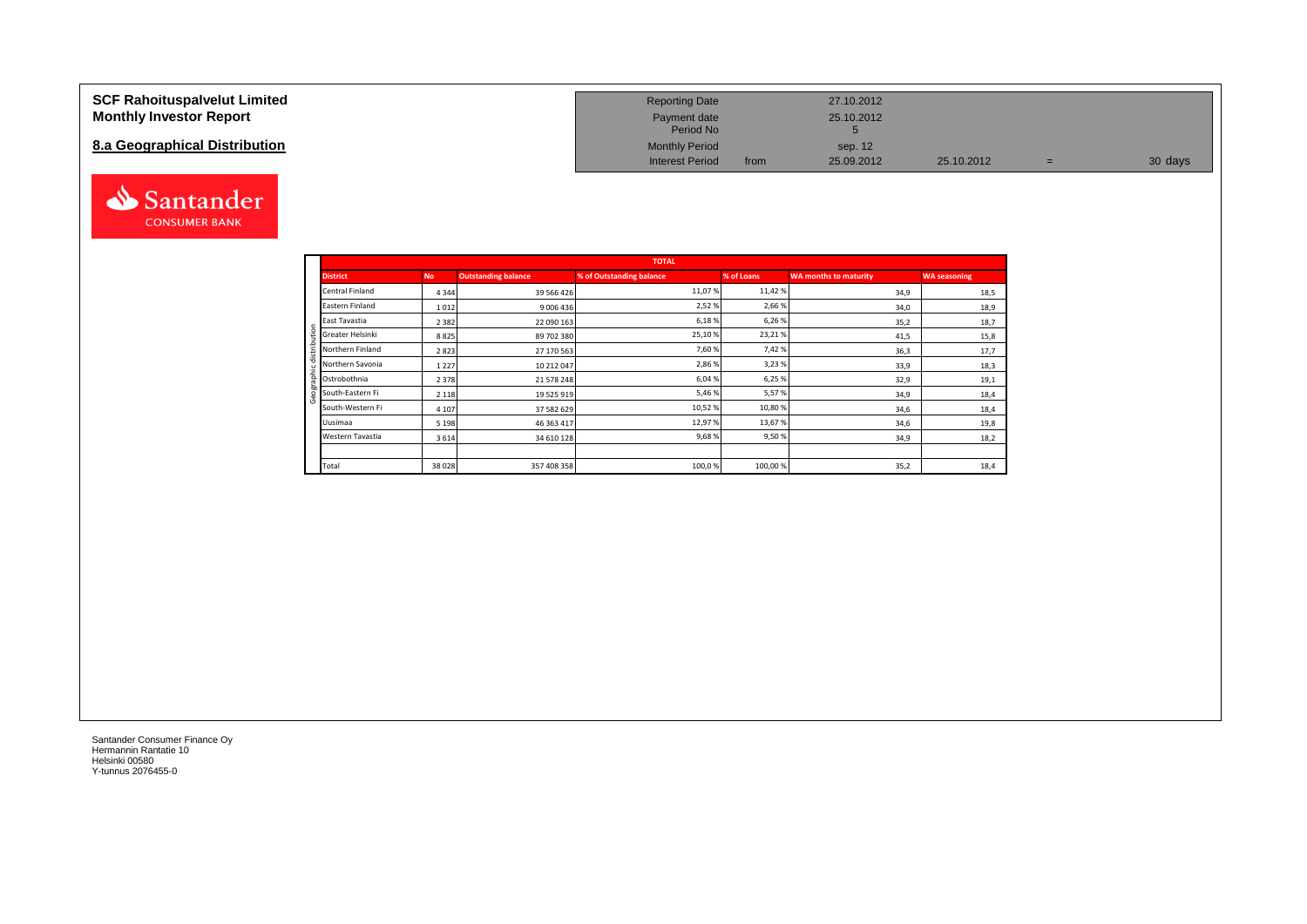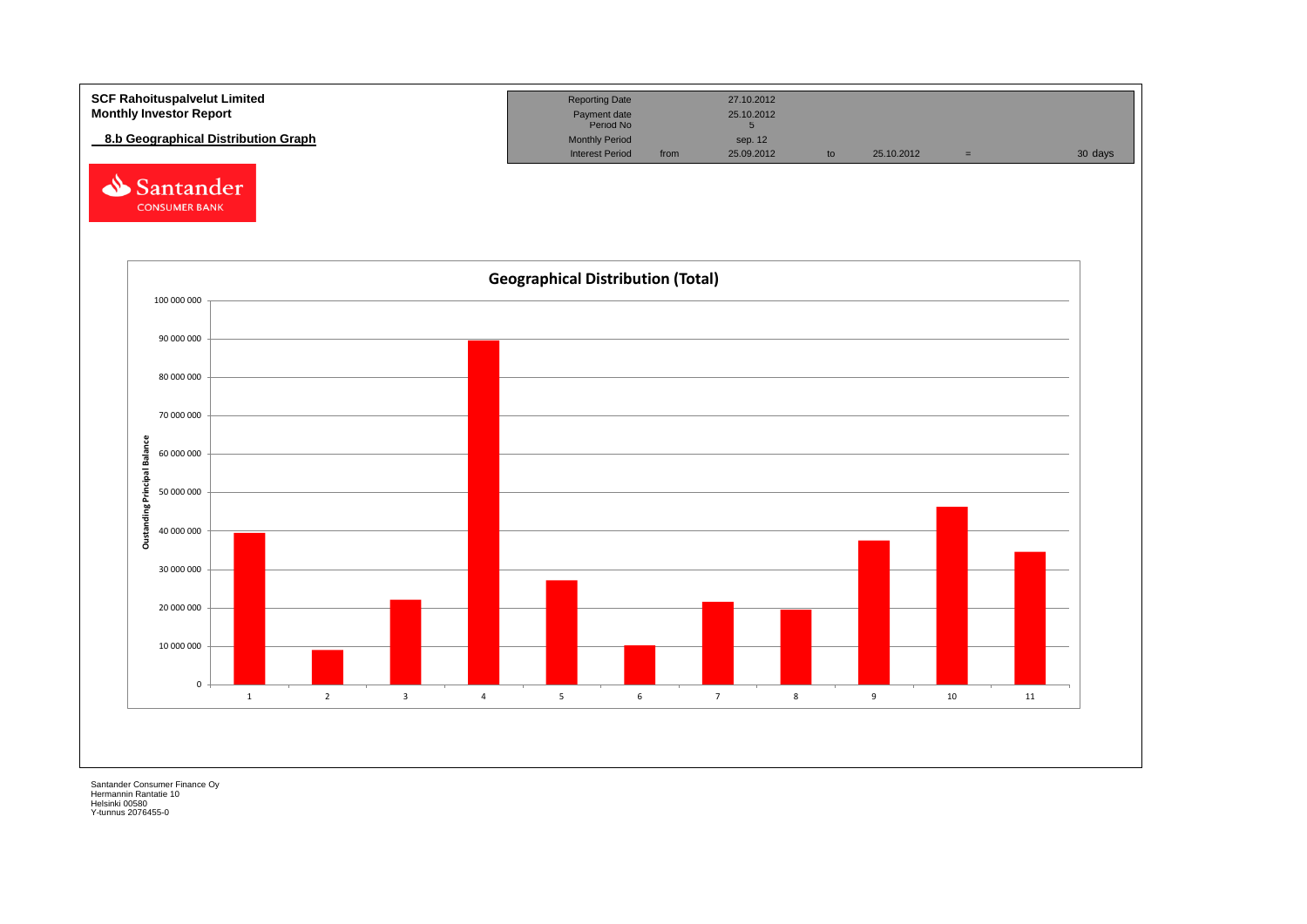### **9.a Interest Rate**



| SCF Rahoituspalvelut Limited   | <b>Reporting Date</b>     |      | 27.10.2012 |    |            |     |         |
|--------------------------------|---------------------------|------|------------|----|------------|-----|---------|
| <b>Monthly Investor Report</b> | Payment date<br>Period No |      | 25.10.2012 |    |            |     |         |
| 9.a Interest Rate              | <b>Monthly Period</b>     |      | sep. 12    |    |            |     |         |
|                                | <b>Interest Period</b>    | from | 25.09.2012 | to | 25.10.2012 | $=$ | 30 days |

|              |            |        |           | <b>TOTAL</b>               |                                          |                              |                     |
|--------------|------------|--------|-----------|----------------------------|------------------------------------------|------------------------------|---------------------|
|              | $Min (>=)$ | Max(<) | <b>No</b> | <b>Outstanding balance</b> | % of total<br><b>Outstanding balance</b> | <b>WA months to maturity</b> | <b>WA seasoning</b> |
|              |            | 1%     | 1322      | 12 310 457                 | 3,44 %                                   | 25,9                         | 12,2                |
|              | 1%         | 2%     | 3 0 6 9   | 23 681 713                 | 6,63%                                    | 29,2                         | 18,2                |
|              | 2%         | 4 %    | 6986      | 71 827 880                 | 20,10%                                   | 35,0                         | 18,5                |
| distribution | 4 %        | 6%     | 18 15 4   | 185 686 315                | 51,95 %                                  | 36,2                         | 18,6                |
|              | 6 %        | 8%     | 8 4 4 1   | 63 579 135                 | 17,79%                                   | 34,0                         | 20,1                |
|              | 8%         | 10 %   | 56        | 322858                     | 0,09%                                    | 33,3                         | 19,4                |
|              | 10%        | 12%    |           |                            | 0,00%                                    |                              |                     |
|              | 12%        | 14 %   |           |                            | 0,00%                                    |                              |                     |
|              | 14 %       | 16 %   |           |                            | 0,00%                                    |                              |                     |
|              | 16 %       | 18%    |           |                            | 0,00%                                    |                              |                     |
|              |            |        |           |                            |                                          |                              |                     |
|              | Total      |        | 38 0 28   | 357 408 358                | 100,00 %                                 | 32,3                         | 17,9                |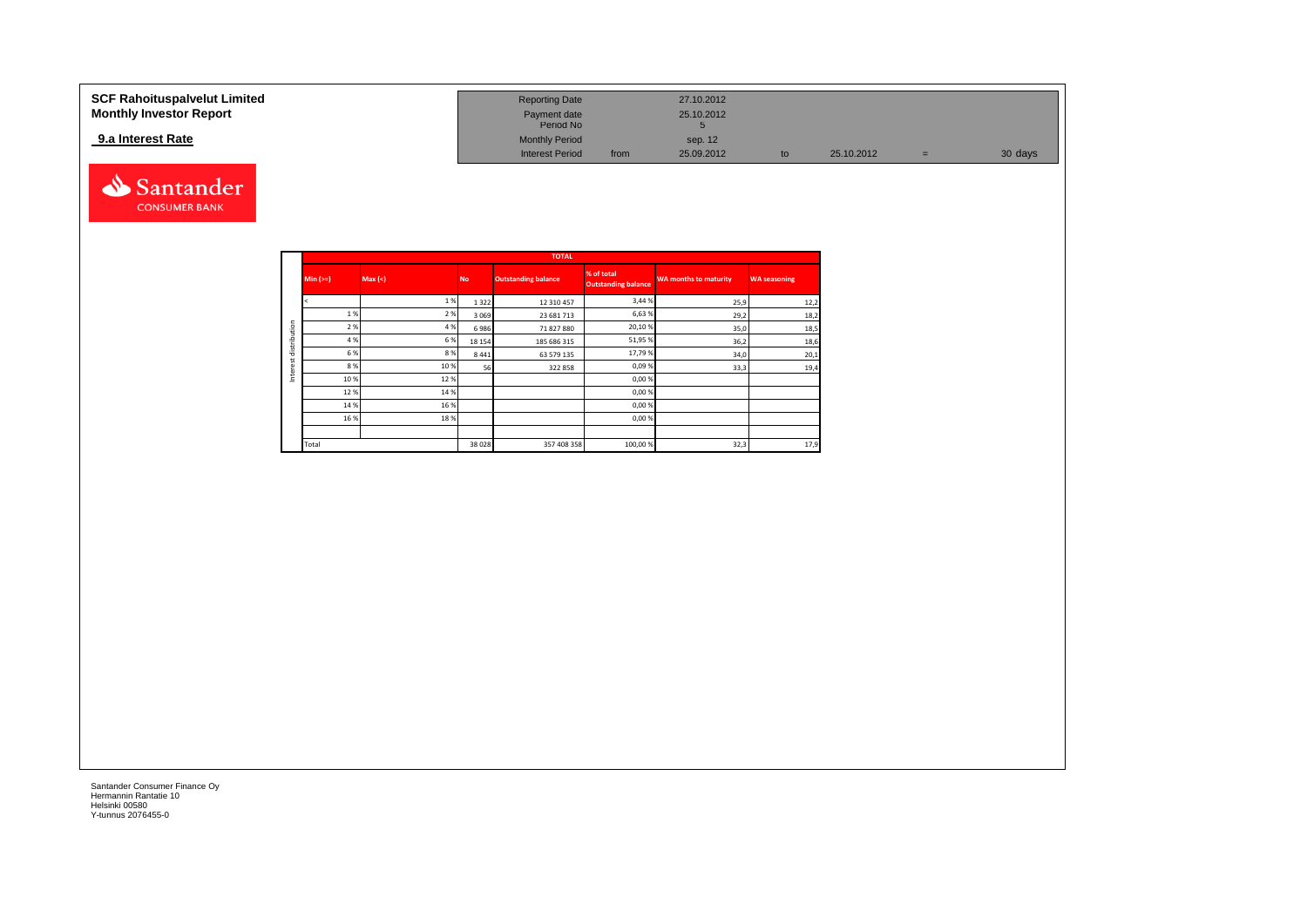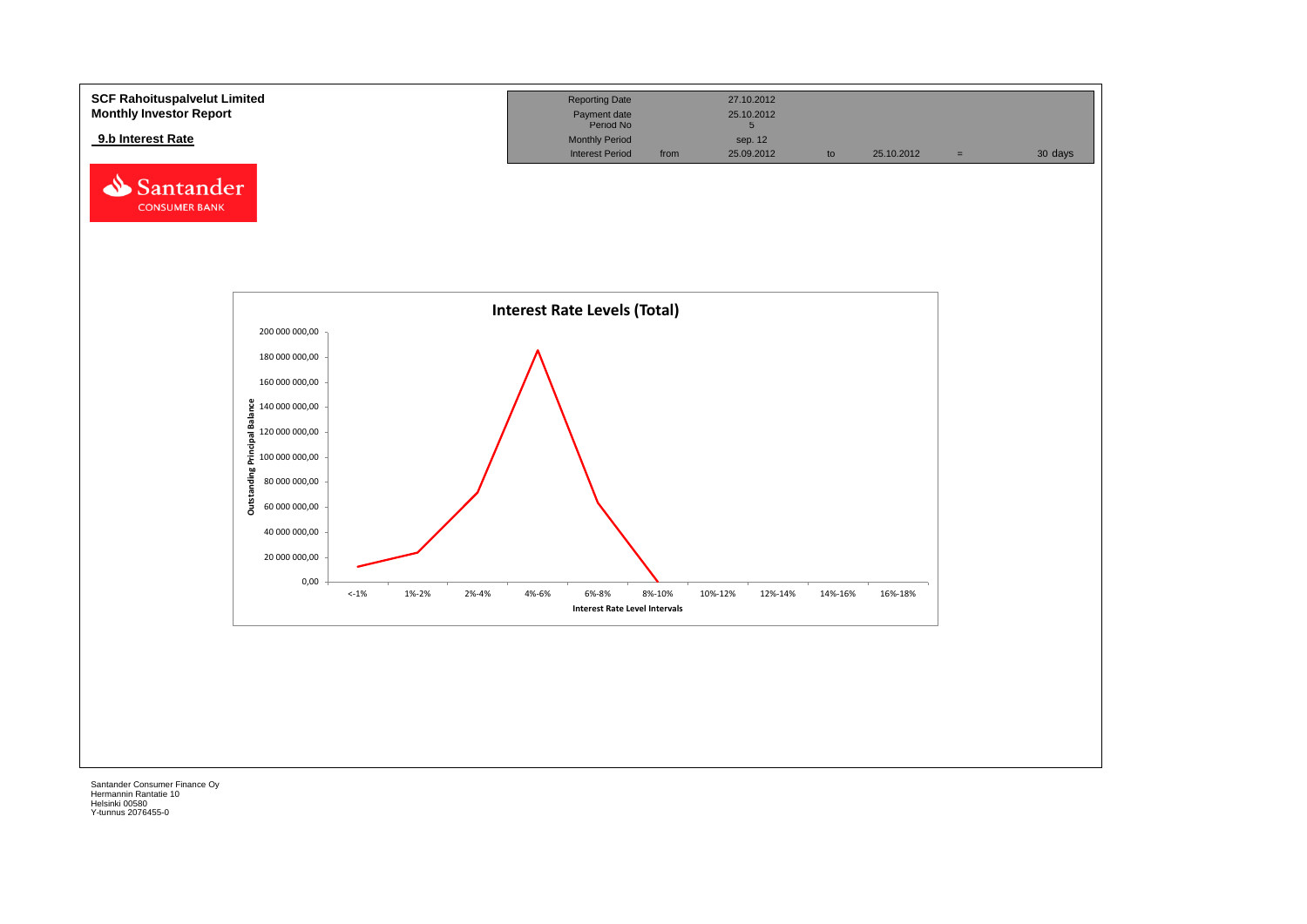| <b>SCF Rahoituspalvelut Limited</b><br><b>Monthly Investor Report</b> | <b>Reporting Date</b><br>Payment date<br>Period No |      | 27.10.2012<br>25.10.2012 |    |            |     |         |
|-----------------------------------------------------------------------|----------------------------------------------------|------|--------------------------|----|------------|-----|---------|
| 10.a Remaining Terms                                                  | <b>Monthly Period</b><br><b>Interest Period</b>    | from | sep. 12<br>25.09.2012    | to | 25.10.2012 | $=$ | 30 days |



|          |            |            |           | <b>TOTAL</b>               |         |                              |                     |
|----------|------------|------------|-----------|----------------------------|---------|------------------------------|---------------------|
|          | <b>Min</b> | <b>Max</b> | <b>No</b> | <b>Outstanding balance</b> | %       | <b>WA months to maturity</b> | <b>WA seasoning</b> |
|          |            |            | 255       | 580 830                    | 0,16%   | 0,0                          | 45,9                |
|          |            | 12         | 5868      | 18 092 316                 | 5,06%   | 8,2                          | 33,8                |
|          | 13         | 24         | 9011      | 57 216 209                 | 16,01%  | 19,7                         | 24,7                |
|          | 25         | 36         | 10 995    | 107 898 980                | 30,19%  | 30,8                         | 21,2                |
| maturity | 37         | 48         | 9 1 5 1   | 127 544 886                | 35,69%  | 43,0                         | 15,1                |
|          | 49         | 60         | 2748      | 46 075 138                 | 12,89%  | 50,5                         | 8,5                 |
| 5        | 61         | 72         |           |                            | 0,00%   |                              |                     |
| Months   | 73         | 84         |           |                            | 0,00%   |                              |                     |
|          | 85         | 96         |           |                            | 0,00%   |                              |                     |
|          | 97         | 108        |           |                            | 0,00%   |                              |                     |
|          | 109        | 120        |           |                            | 0,00%   |                              |                     |
|          | 121 >      |            |           |                            | 0,00%   |                              |                     |
|          |            |            |           |                            |         |                              |                     |
|          | Total      |            | 38 0 28   | 357 408 358                | 100,00% | 30,5                         | 20,7                |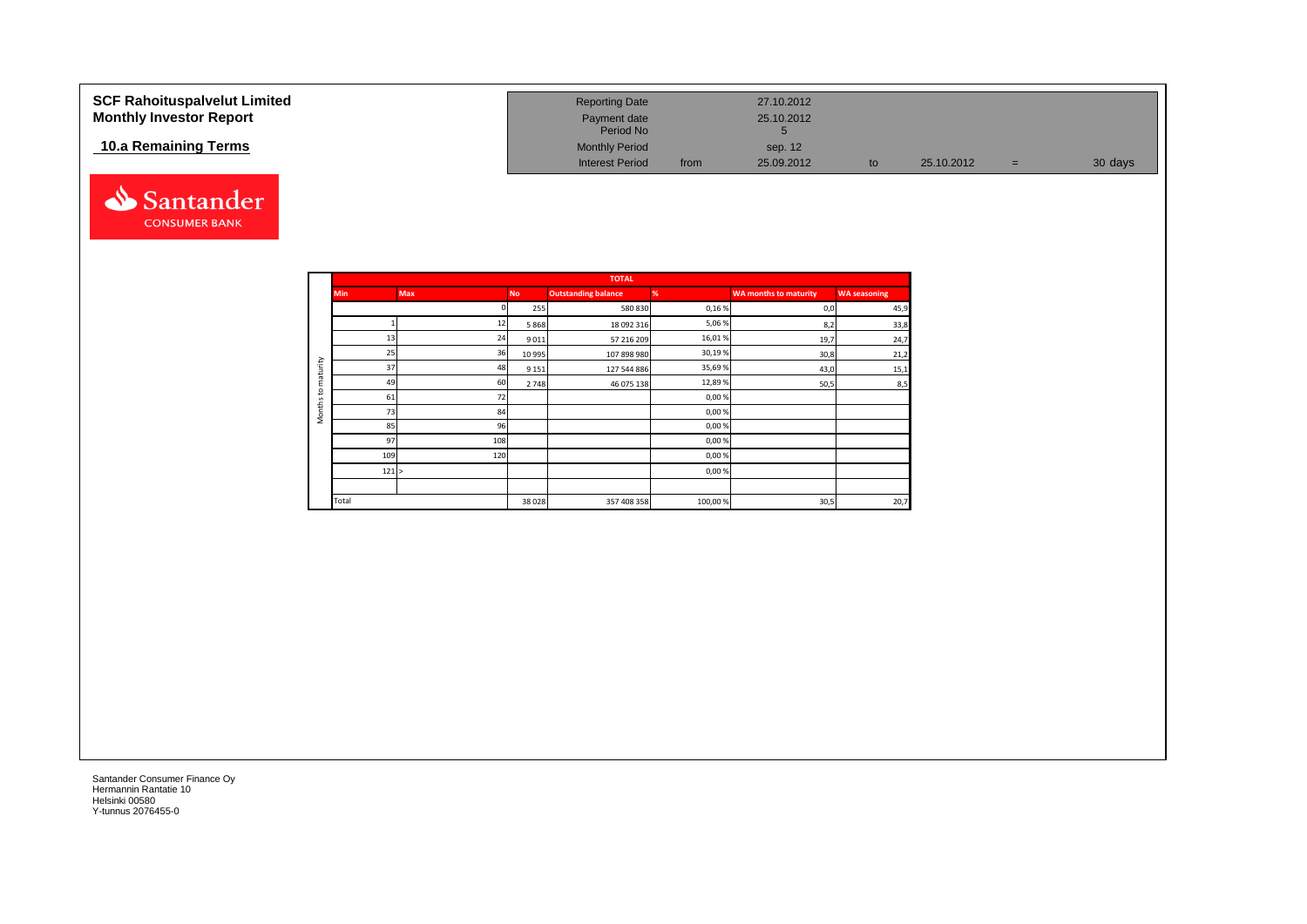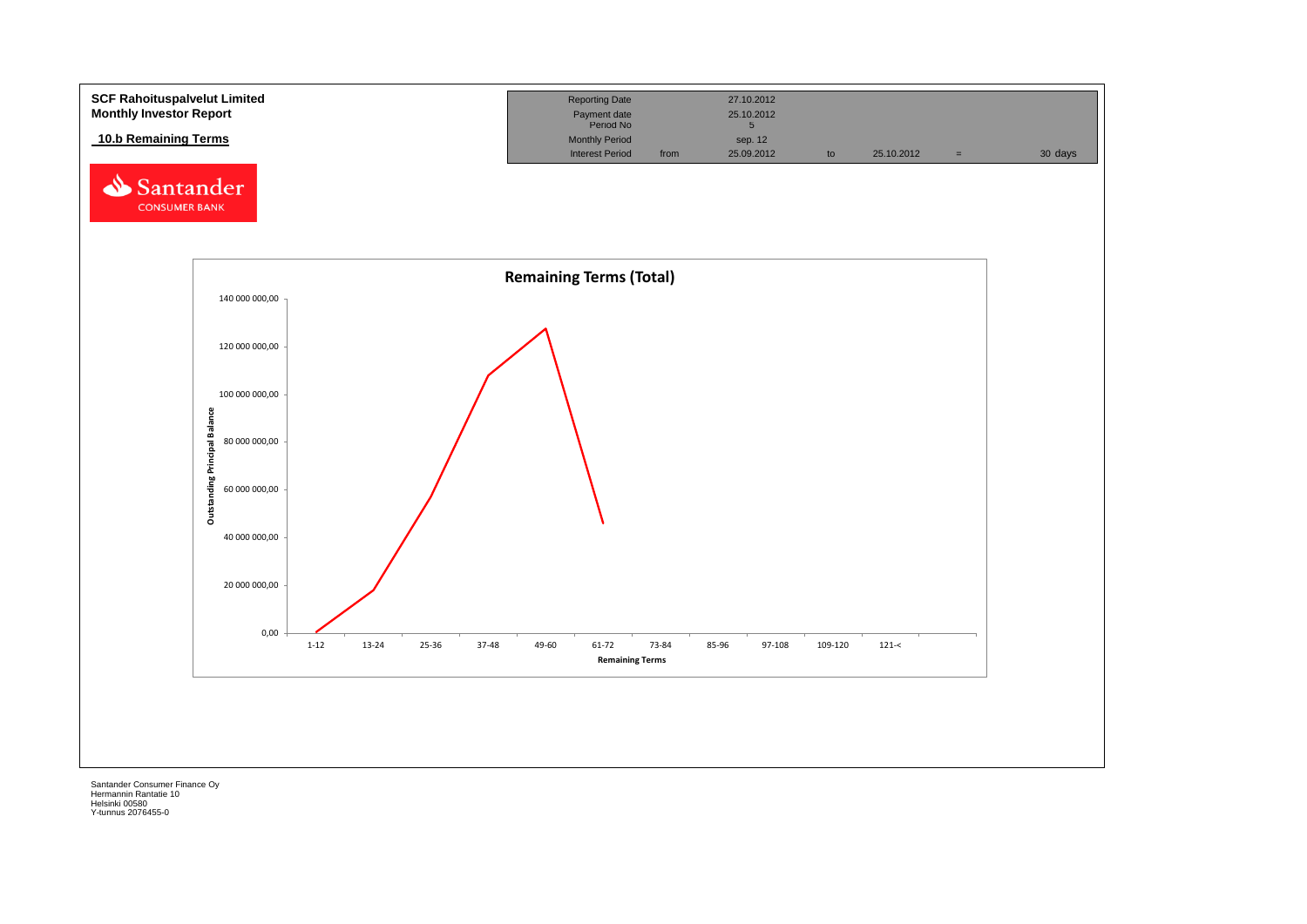| <b>SCF Rahoituspalvelut Limited</b><br><b>Monthly Investor Report</b> | <b>Reporting Date</b><br>Payment date<br>Period No |      | 27.10.2012<br>25.10.2012 |    |            |     |         |
|-----------------------------------------------------------------------|----------------------------------------------------|------|--------------------------|----|------------|-----|---------|
| 11.a Seasoning                                                        | <b>Monthly Period</b><br><b>Interest Period</b>    | from | sep. 12<br>25.09.2012    | to | 25.10.2012 | $=$ | 30 days |

|              |            |            |                 | <b>TOTAL</b>               |                                    |                       |                     |
|--------------|------------|------------|-----------------|----------------------------|------------------------------------|-----------------------|---------------------|
|              | <b>Min</b> | <b>Max</b> | <b>No</b>       | <b>Outstanding balance</b> | % of Outstanding<br><b>Balance</b> | WA months to maturity | <b>WA seasoning</b> |
|              |            |            | 9400            | 111 609 292                | 31,23%                             | 42,7                  | 9,5                 |
| 老            | 13         | 24         | 16 254          | 161 282 007                | 45,13%                             | 35,4                  | 17,6                |
| C<br>-O      | 25         | 36         | 8493            | 63 946 352                 | 17,89%                             | 26,3                  | 29,0                |
| $\mathbf{u}$ | 37         | 48         | 2815            | 15 681 441                 | 4,39%                              | 16,3                  | 41,3                |
|              | 49         | 60         | 1056            | 4 842 838                  | 1,35 %                             | 8,8                   | 52,5                |
| c<br>Σ       | 61         |            | 10 <sup>1</sup> | 46 428                     | 0,01%                              | 18,5                  | 61,1                |
|              | 731        | 84         |                 |                            |                                    |                       |                     |
|              | 85         | 96         |                 |                            |                                    |                       |                     |
|              |            |            |                 |                            |                                    |                       |                     |
|              |            |            | 38 0 28         | 357 408 358                | 100 %                              | 24,6                  | 35,2                |

Santander **CONSUMER BANK**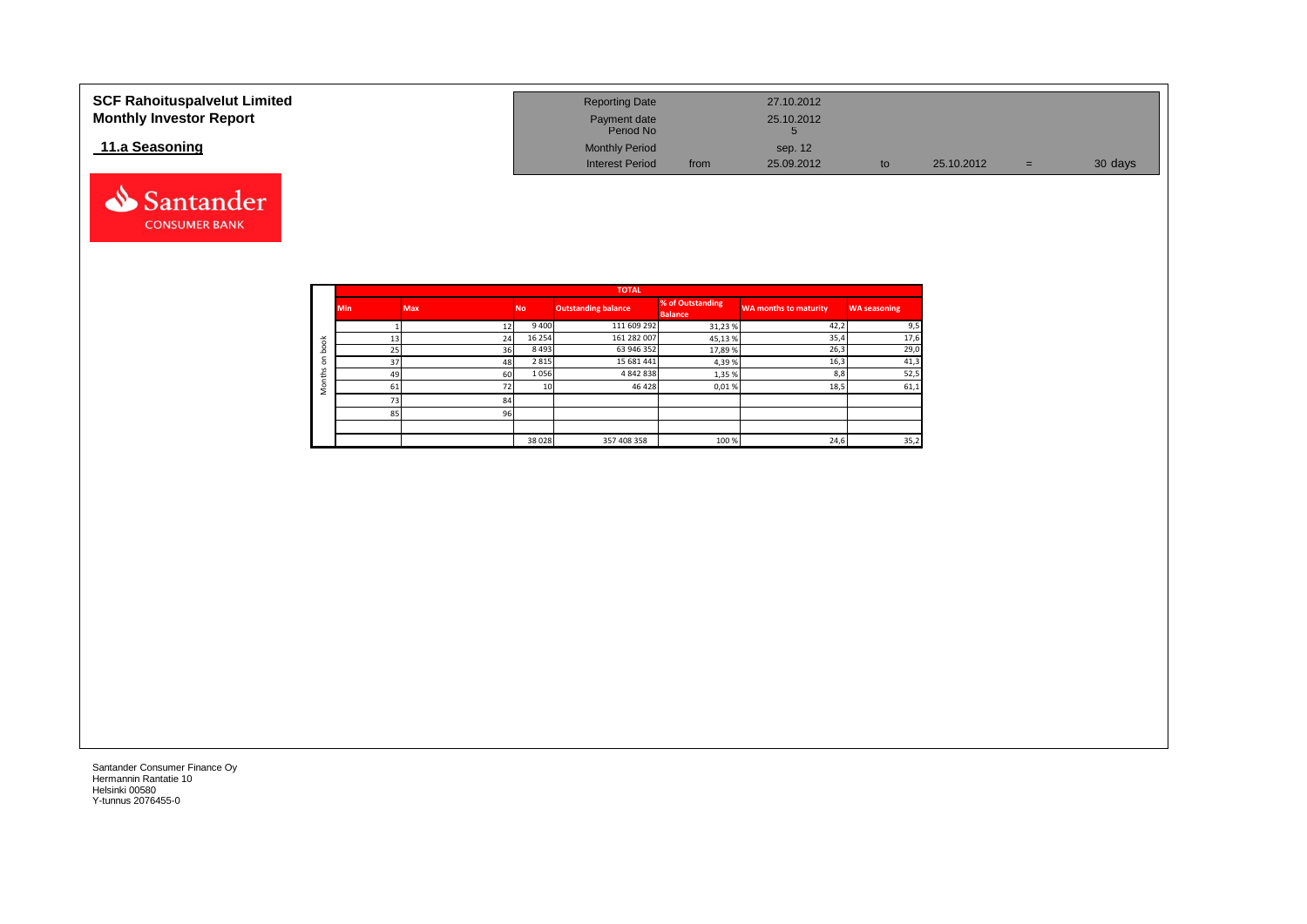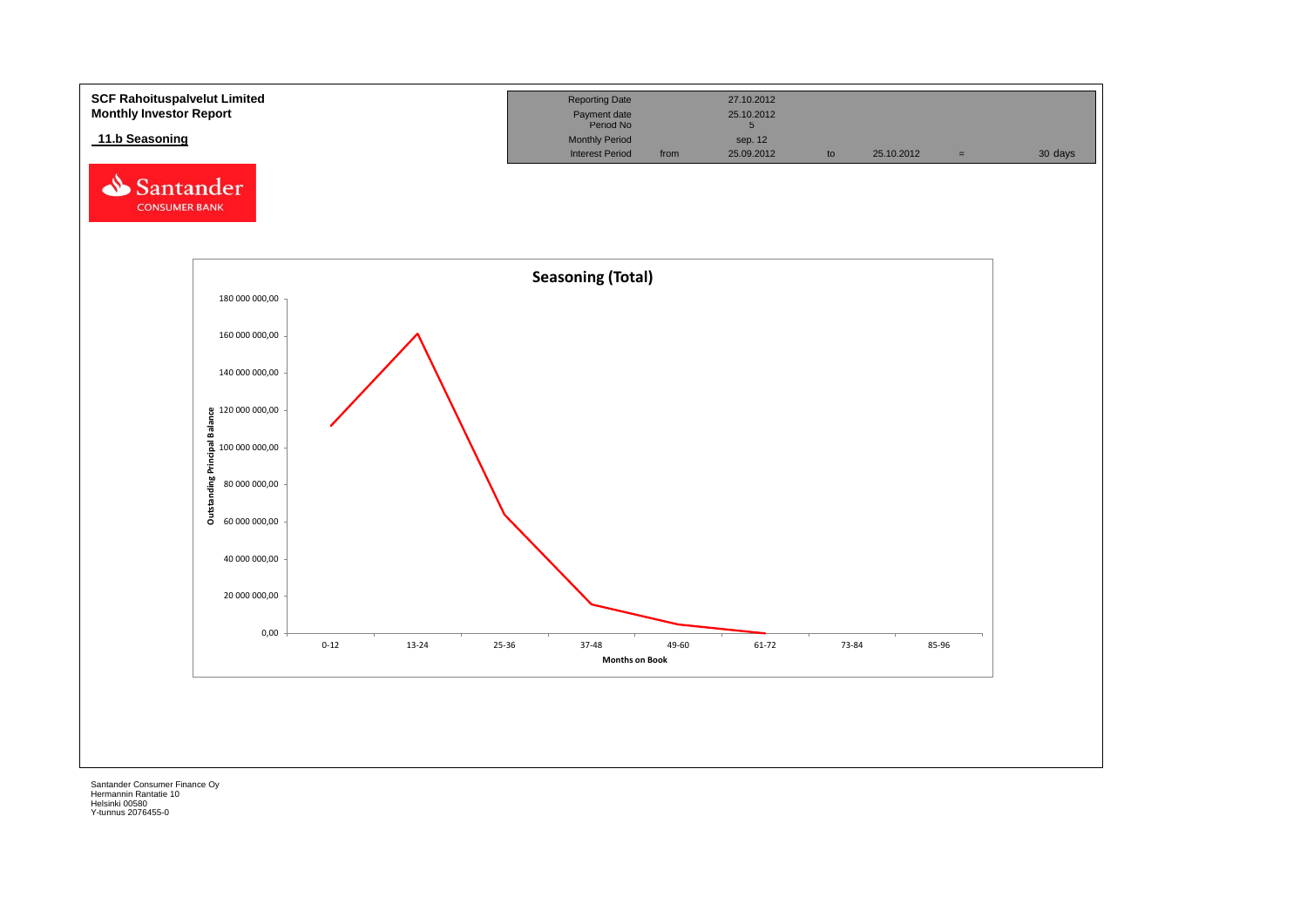| <b>SCF Rahoituspalvelut Limited</b><br><b>Monthly Investor Report</b> | <b>Reporting Date</b><br>Payment date<br>Period No |      | 27.10.2012<br>25.10.2012 |            |     |         |
|-----------------------------------------------------------------------|----------------------------------------------------|------|--------------------------|------------|-----|---------|
| 13.a Balloon Ioans                                                    | <b>Monthly Period</b><br><b>Interest Period</b>    | from | sep. 12<br>25.09.2012    | 25.10.2012 | $=$ | 30 days |



Santander **CONSUMER BANK**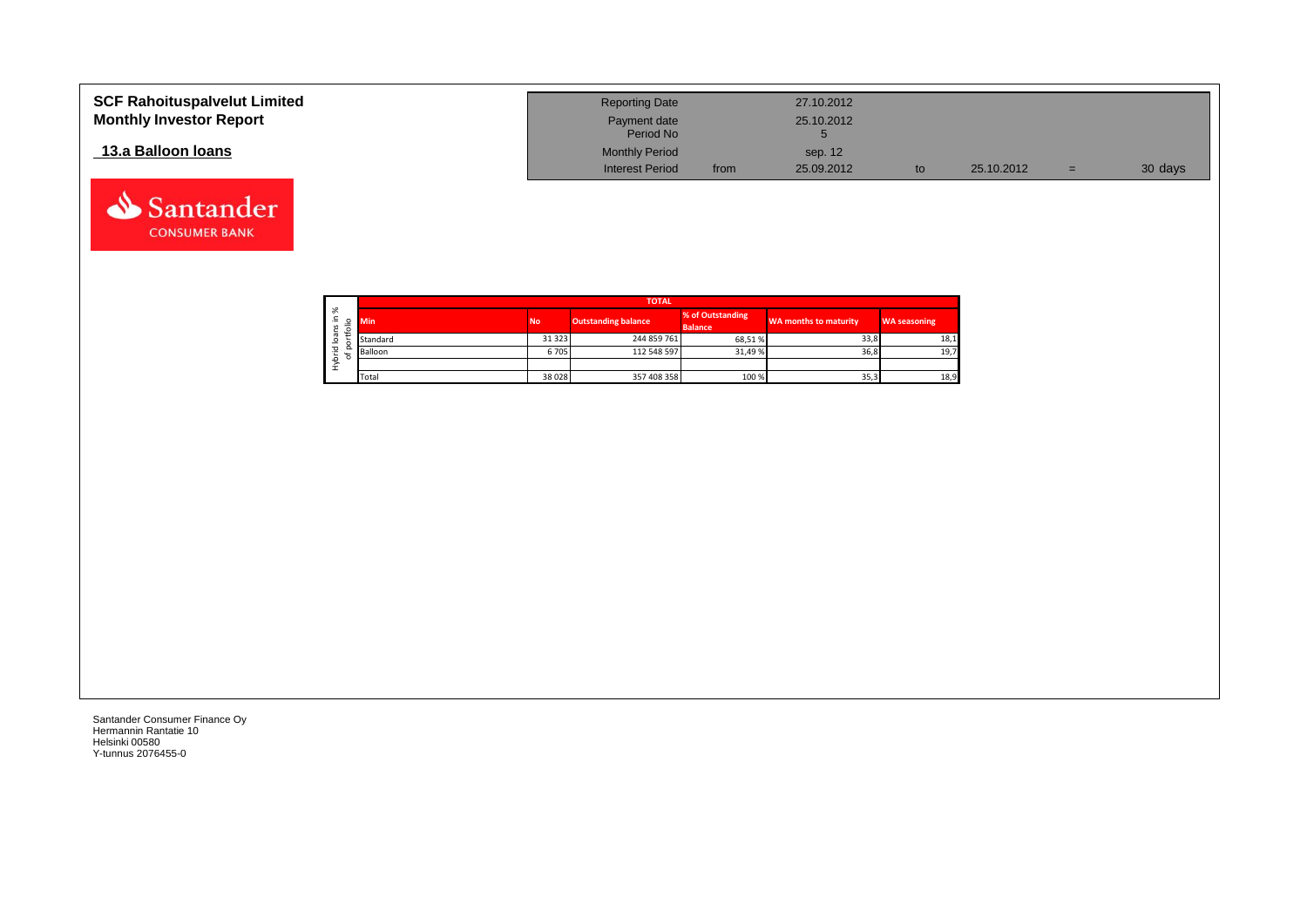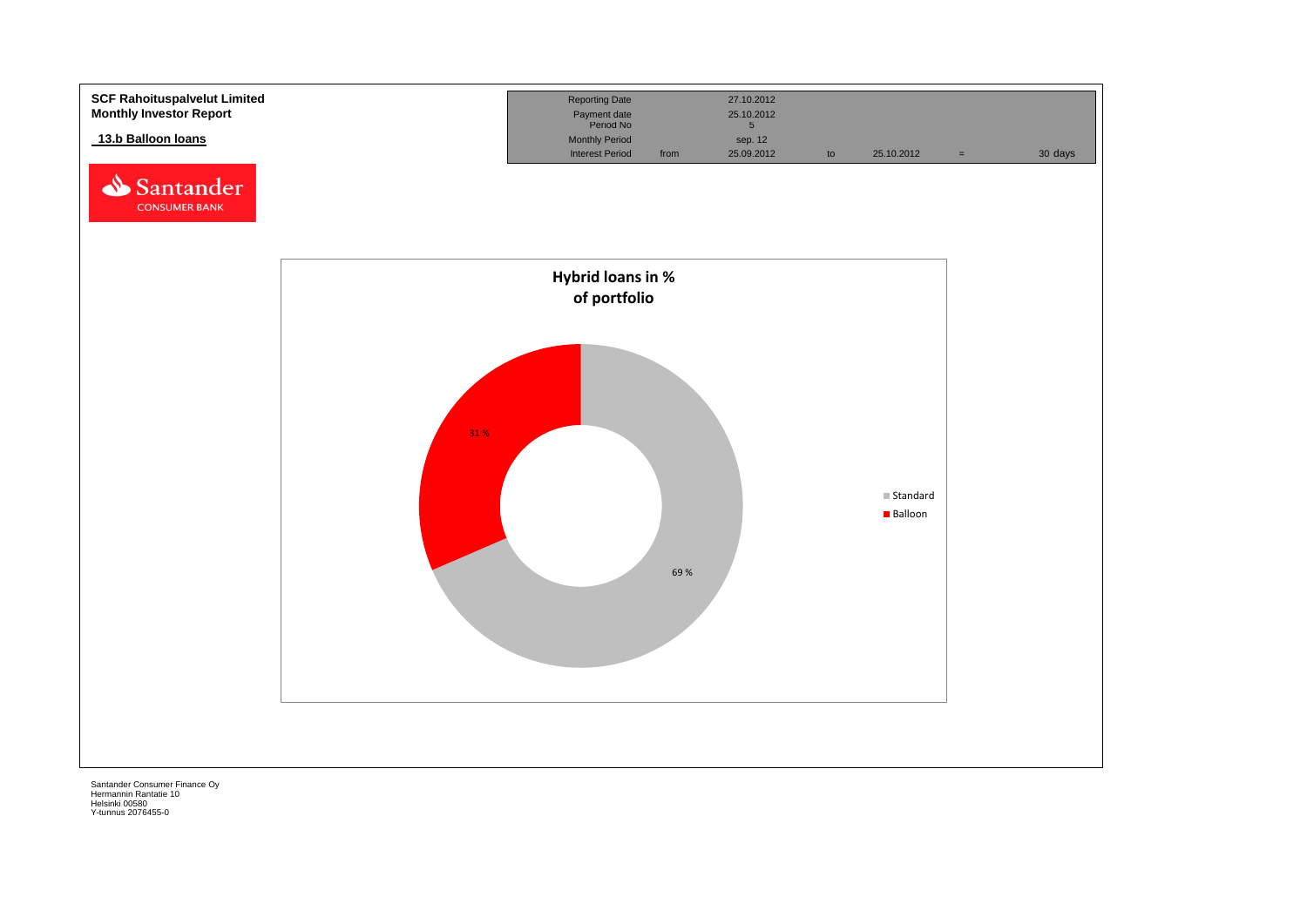| <b>SCF Rahoituspalvelut Limited</b> | <b>Reporting Date</b>  |      | 27.10.2012 |            |     |         |
|-------------------------------------|------------------------|------|------------|------------|-----|---------|
| <b>Monthly Investor Report</b>      | Payment date           |      | 25.10.2012 |            |     |         |
|                                     | Period No              |      |            |            |     |         |
| 14.a # loans per borrower           | <b>Monthly Period</b>  |      | sep. 12    |            |     |         |
|                                     | <b>Interest Period</b> | from | 25.09.2012 | 25.10.2012 | $=$ | 30 days |



|            |                              | <b>TOTAL</b>                   |                            |         |
|------------|------------------------------|--------------------------------|----------------------------|---------|
|            | <b>Total number of loans</b> | <b>Total number of debtors</b> | <b>Outstanding balance</b> | %       |
|            |                              | 37 322                         | 347 879 317                | 97,3%   |
|            |                              | 321                            | 8 4 6 6 4 1 9              | 2,4%    |
| ā          |                              | 15                             | 845 845                    | 0,2%    |
| row<br>bor |                              |                                | 98 597                     | 0,0%    |
| per        |                              |                                | 16 25 6                    | 0,0%    |
| loans      | 8                            |                                | 101 924                    | 0,0%    |
| $\#$       |                              |                                |                            |         |
|            |                              |                                |                            |         |
|            |                              |                                |                            |         |
|            |                              |                                |                            |         |
|            | Total                        | 37 661                         | 357 408 358                | 100,00% |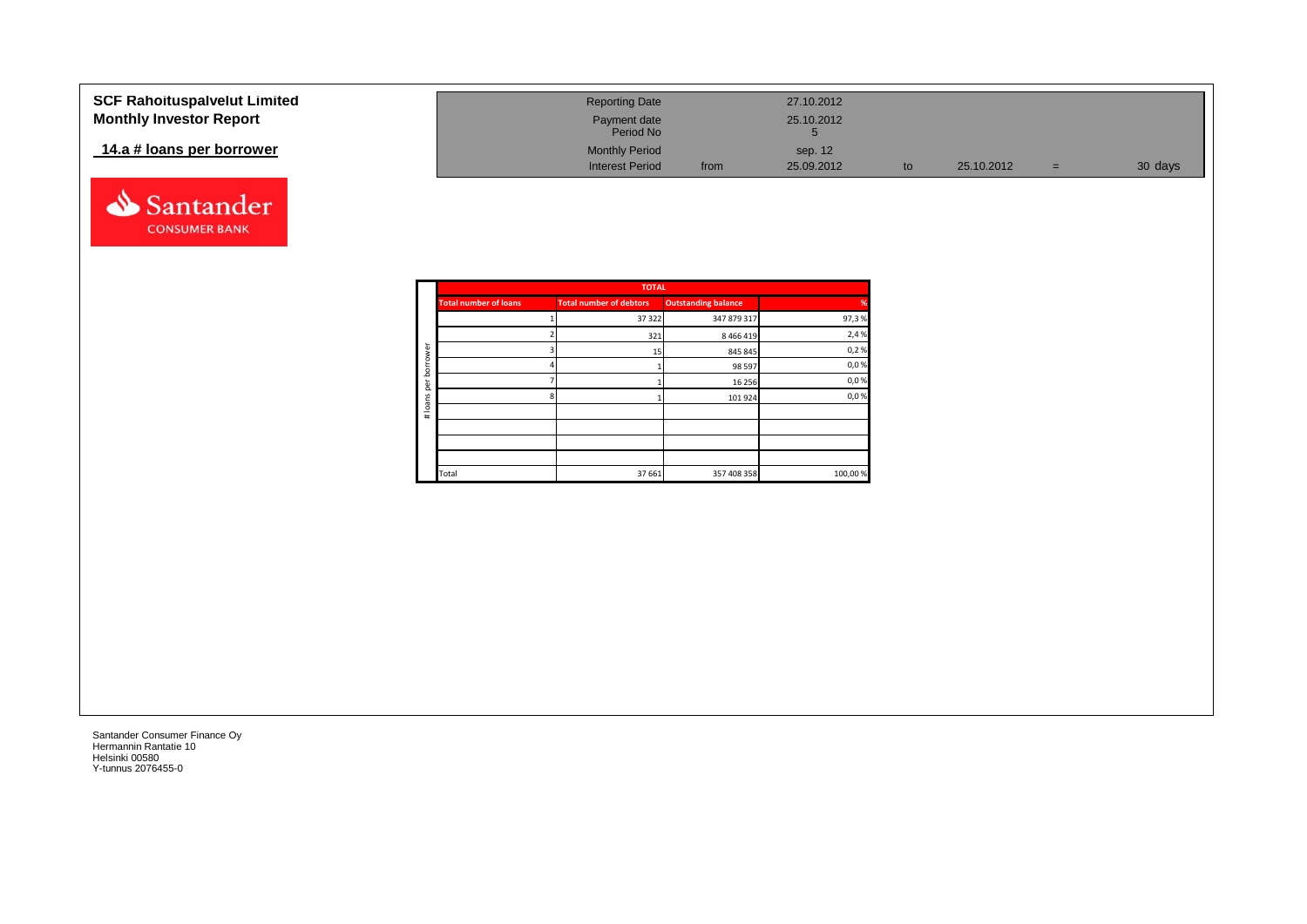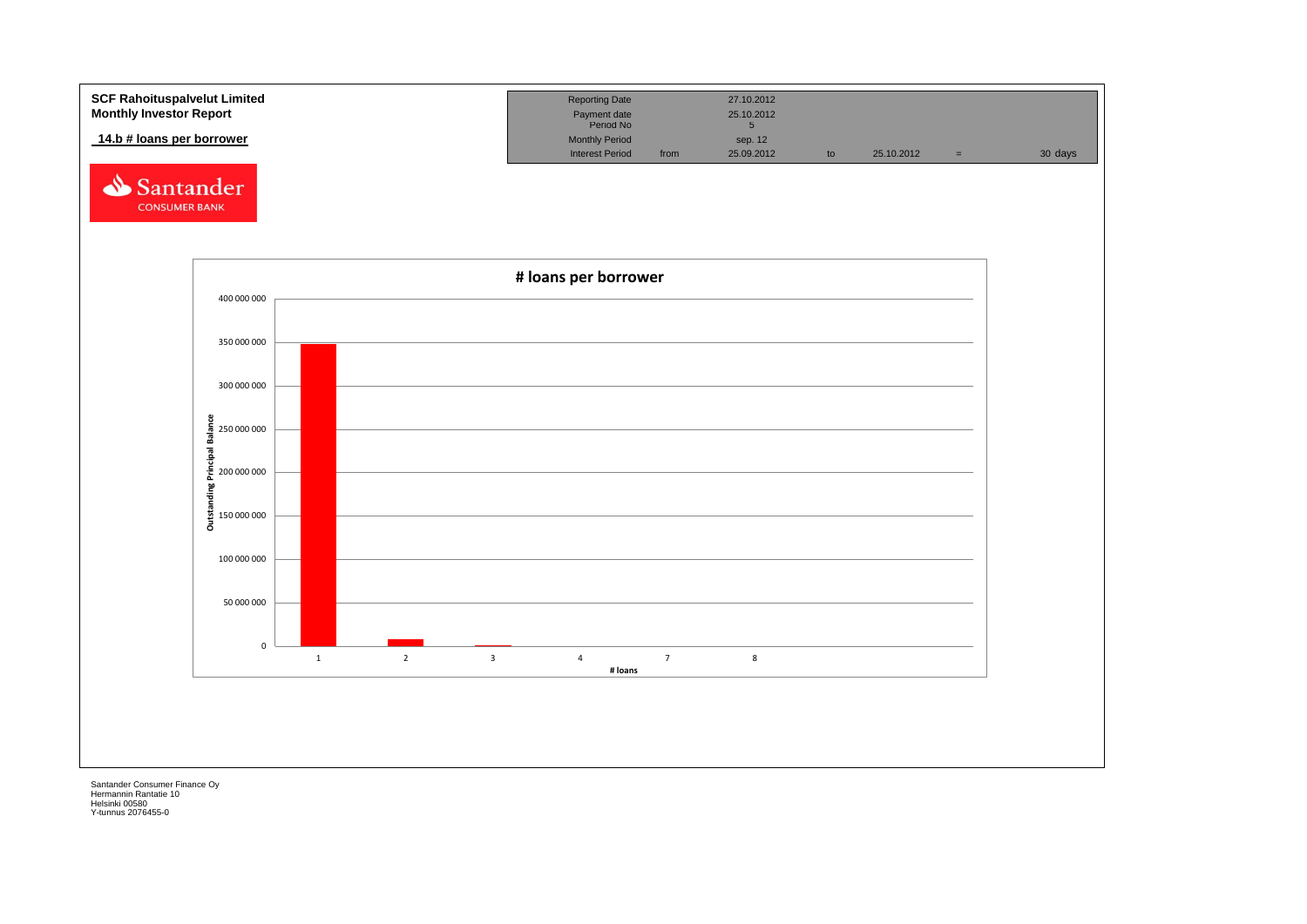| SCF Rahoituspalvelut Limited     | <b>Reporting Date</b>     |      | 27.10.2012 |            |     |         |
|----------------------------------|---------------------------|------|------------|------------|-----|---------|
| <b>Monthly Investor Report</b>   | Payment date<br>Period No |      | 25.10.2012 |            |     |         |
| <b>15.a Amortization Profile</b> | <b>Monthly Period</b>     |      | sep. 12    |            |     |         |
|                                  | <b>Interest Period</b>    | from | 25.09.2012 | 25.10.2012 | $=$ | 30 days |

| <b>TOTAL</b>  |    |                        |                        |                     |                 |        |            |
|---------------|----|------------------------|------------------------|---------------------|-----------------|--------|------------|
| <b>Period</b> |    | <b>Opening Balance</b> | <b>Closing Balance</b> | <b>Amortization</b> | <b>Interest</b> | Yield  | Percentage |
|               |    |                        |                        |                     |                 |        |            |
|               |    | 357 408 358            | 346 410 601            | 10 997 757          | 1451729         | 4,87%  | 96,92%     |
|               |    | 346 410 601            | 335 569 311            | 10 841 290          | 1 407 328       | 4,88%  | 93,89 %    |
|               |    | 335 569 311            | 324 749 912            | 10 819 399          | 1 3 6 3 6 7 9   | 4,88%  | 90,86%     |
|               |    | 324 749 912            | 314 001 010            | 10 748 902          | 1 3 2 0 1 5 7   | 4,88%  | 87,85%     |
|               |    | 314 001 010            | 303 244 039            | 10 756 971          | 1 276 897       | 4,88%  | 84,85%     |
|               |    | 303 244 039            | 292 595 446            | 10 648 593          | 1 2 3 5 5 3 1   | 4,88%  | 81,87%     |
| periods)      |    | 292 595 446            | 282 110 865            | 10 484 581          | 1 190 749       | 4,88%  | 78,93 %    |
|               |    | 282 110 865            | 271 611 794            | 10 499 071          | 1 148 689       | 4,89%  | 75,99%     |
|               |    | 271 611 794            | 261 262 436            | 10 349 358          | 1 106 349       | 4,89%  | 73,10%     |
|               | 10 | 261 262 436            | 251 308 894            | 9953542             | 1 0 64 7 09     | 4,89%  | 70,31%     |
|               | 11 | 251 308 894            | 241 384 168            | 9924726             | 1024826         | 4,89%  | 67,54 %    |
|               | 12 | 241 384 168            | 231 663 391            | 9720777             | 984 917         | 4,90 % | 64,82%     |
|               | 13 | 231 663 391            | 222 114 939            | 9 5 4 8 4 5 2       | 945 889         | 4,90 % | 62,15%     |
| Amortization  | 14 | 222 114 939            | 212 749 584            | 9 3 6 5 3 5 5       | 907 731         | 4,90 % | 59,53%     |
|               | 15 | 212 749 584            | 203 360 146            | 9 389 439           | 870 531         | 4,91%  | 56,90%     |
|               | 16 | 203 360 146            | 193 988 569            | 9 371 577           | 833 444         | 4,92%  | 54,28%     |
|               | 17 | 193 988 569            | 185 012 092            | 8976477             | 796 771         | 4,93%  | 51,76%     |
|               | 18 | 185 012 092            | 175 927 328            | 9084764             | 761 628         | 4.94%  | 49,22%     |
|               | 19 | 175 927 328            | 167 043 379            | 8883949             | 726 204         | 4,95 % | 46,74 %    |
|               | 20 | 167 043 379            | 158 147 952            | 8 8 9 5 4 2 7       | 691 632         | 4,97%  | 44,25%     |
|               |    |                        |                        |                     |                 |        |            |
|               |    |                        |                        |                     |                 |        |            |

Santander **CONSUMER BANK**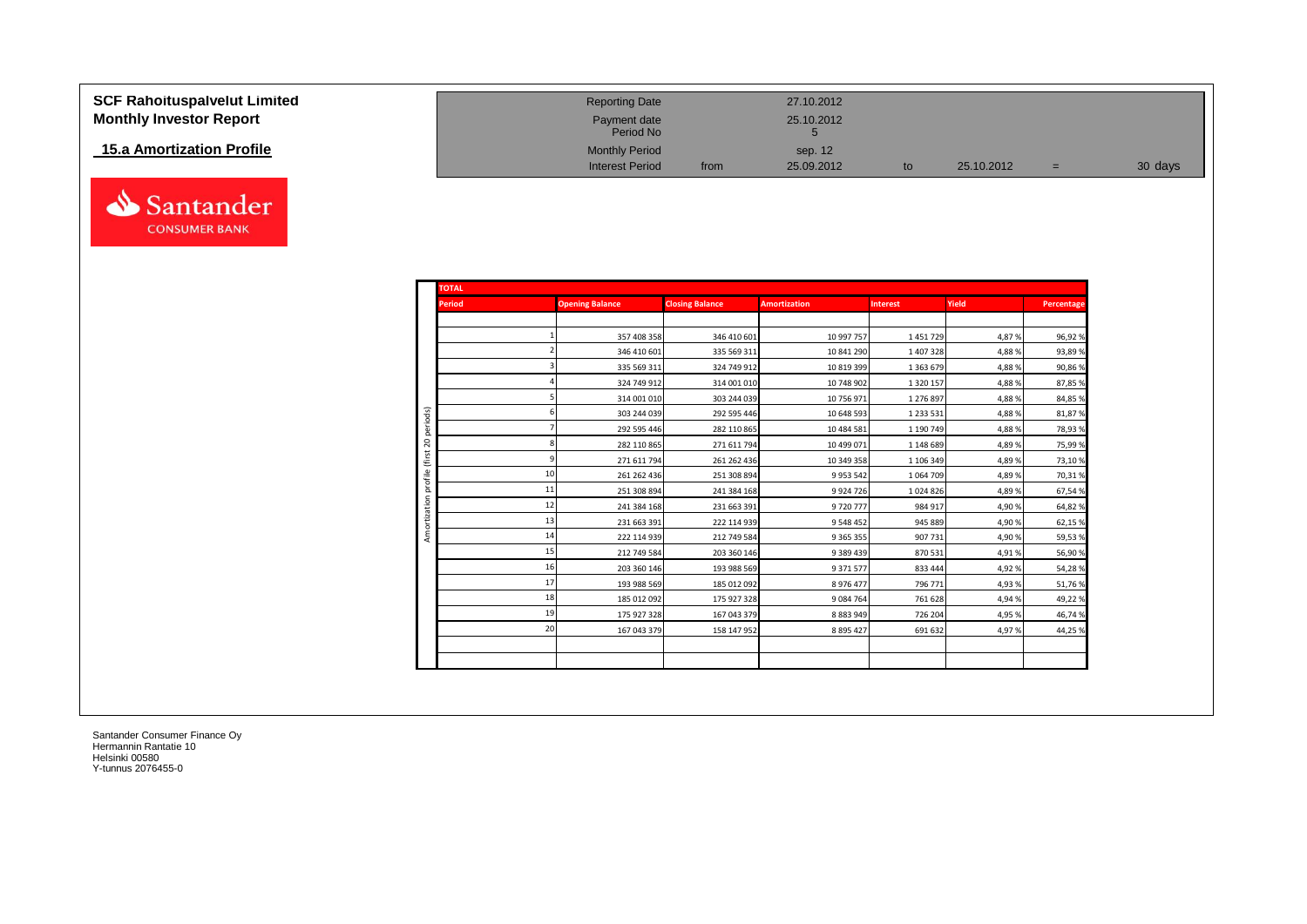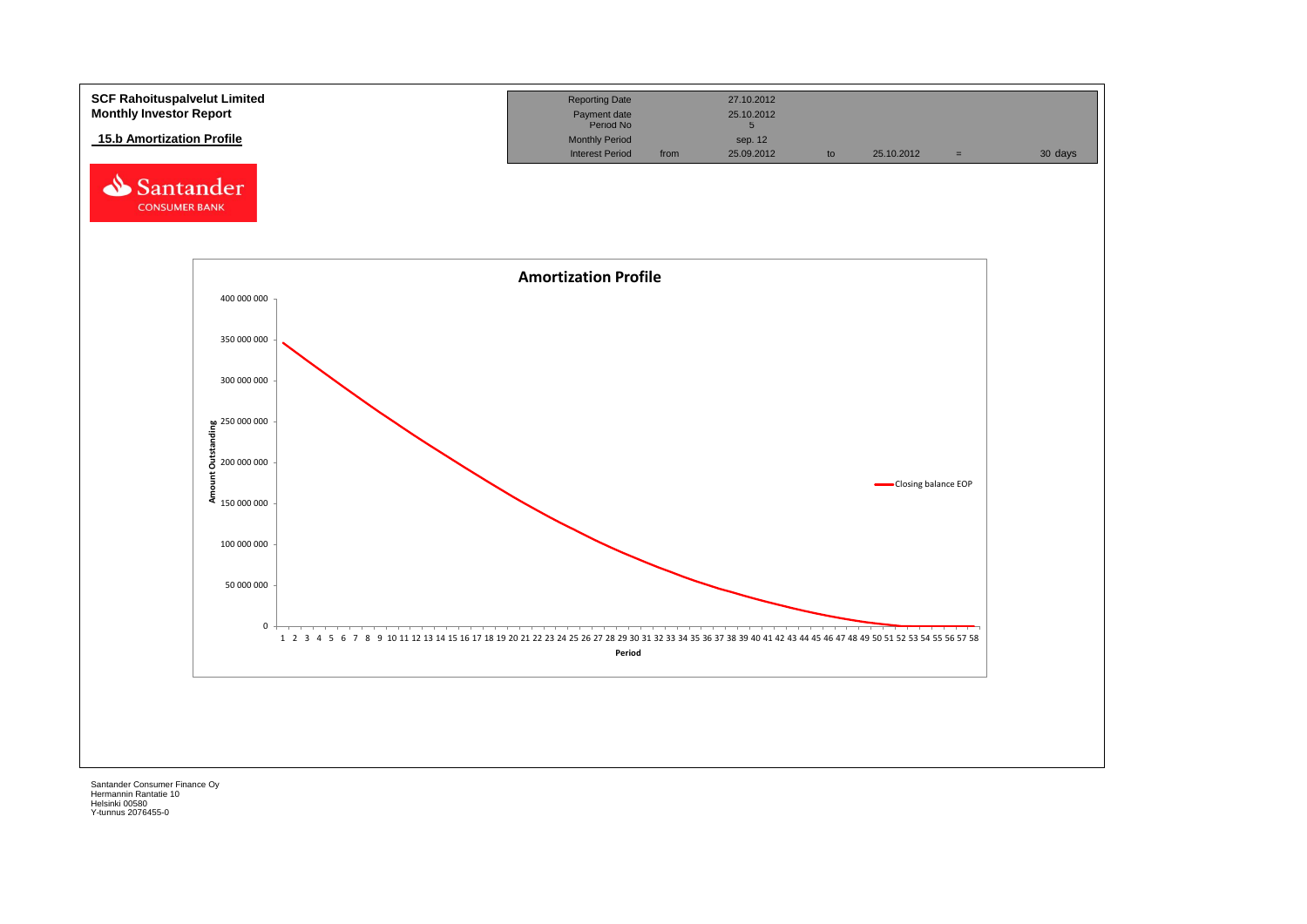| <b>SCF Rahoituspalvelut Limited</b><br><b>Monthly Investor Report</b> |                |               |            | <b>Reporting Date</b><br>Payment date<br>Period No |                               | 27.10.2012<br>25.10.2012<br>$5\overline{)}$ |    |            |     |         |
|-----------------------------------------------------------------------|----------------|---------------|------------|----------------------------------------------------|-------------------------------|---------------------------------------------|----|------------|-----|---------|
| 16.a Payment Holidays                                                 |                |               |            | <b>Monthly Period</b><br><b>Interest Period</b>    | from                          | sep. 12<br>25.09.2012                       | to | 25.10.2012 | $=$ | 30 days |
| Santander                                                             |                |               |            |                                                    |                               |                                             |    |            |     |         |
| <b>CONSUMER BANK</b>                                                  |                |               |            |                                                    |                               |                                             |    |            |     |         |
|                                                                       |                | <b>TOTAL</b>  |            |                                                    |                               |                                             |    |            |     |         |
|                                                                       |                | <b>Period</b> |            | No of cont Number of periods granted               | <b>Sum of Payments</b>        |                                             |    |            |     |         |
|                                                                       |                | 201 205       | 181        | 248                                                | 2 124 992                     |                                             |    |            |     |         |
|                                                                       |                | 201 206       | 154        | 227                                                | 1 603 234                     |                                             |    |            |     |         |
|                                                                       |                | 201 207       | 157        | 230                                                | 2 0 2 1 9 3 7                 |                                             |    |            |     |         |
|                                                                       |                | 201 208       | 131<br>108 | 175<br>153                                         | 1 5 2 5 9 9 9 9<br>1082675,72 |                                             |    |            |     |         |
|                                                                       |                | 201 209       |            |                                                    |                               |                                             |    |            |     |         |
|                                                                       |                |               |            |                                                    |                               |                                             |    |            |     |         |
|                                                                       | Paymet Holiday |               |            |                                                    |                               |                                             |    |            |     |         |
|                                                                       |                |               |            |                                                    |                               |                                             |    |            |     |         |
|                                                                       |                |               |            |                                                    |                               |                                             |    |            |     |         |
|                                                                       |                |               |            |                                                    |                               |                                             |    |            |     |         |
|                                                                       |                |               |            |                                                    |                               |                                             |    |            |     |         |
|                                                                       |                |               |            |                                                    |                               |                                             |    |            |     |         |
|                                                                       |                |               |            |                                                    |                               |                                             |    |            |     |         |
|                                                                       |                |               |            |                                                    |                               |                                             |    |            |     |         |
|                                                                       |                |               |            |                                                    |                               |                                             |    |            |     |         |
|                                                                       |                |               |            |                                                    |                               |                                             |    |            |     |         |
|                                                                       |                | Total         | 731        | 1 0 3 3                                            | 8 3 5 8 8 3 7                 |                                             |    |            |     |         |
|                                                                       |                |               |            |                                                    |                               |                                             |    |            |     |         |
|                                                                       |                |               |            |                                                    |                               |                                             |    |            |     |         |
|                                                                       |                |               |            |                                                    |                               |                                             |    |            |     |         |
|                                                                       |                |               |            |                                                    |                               |                                             |    |            |     |         |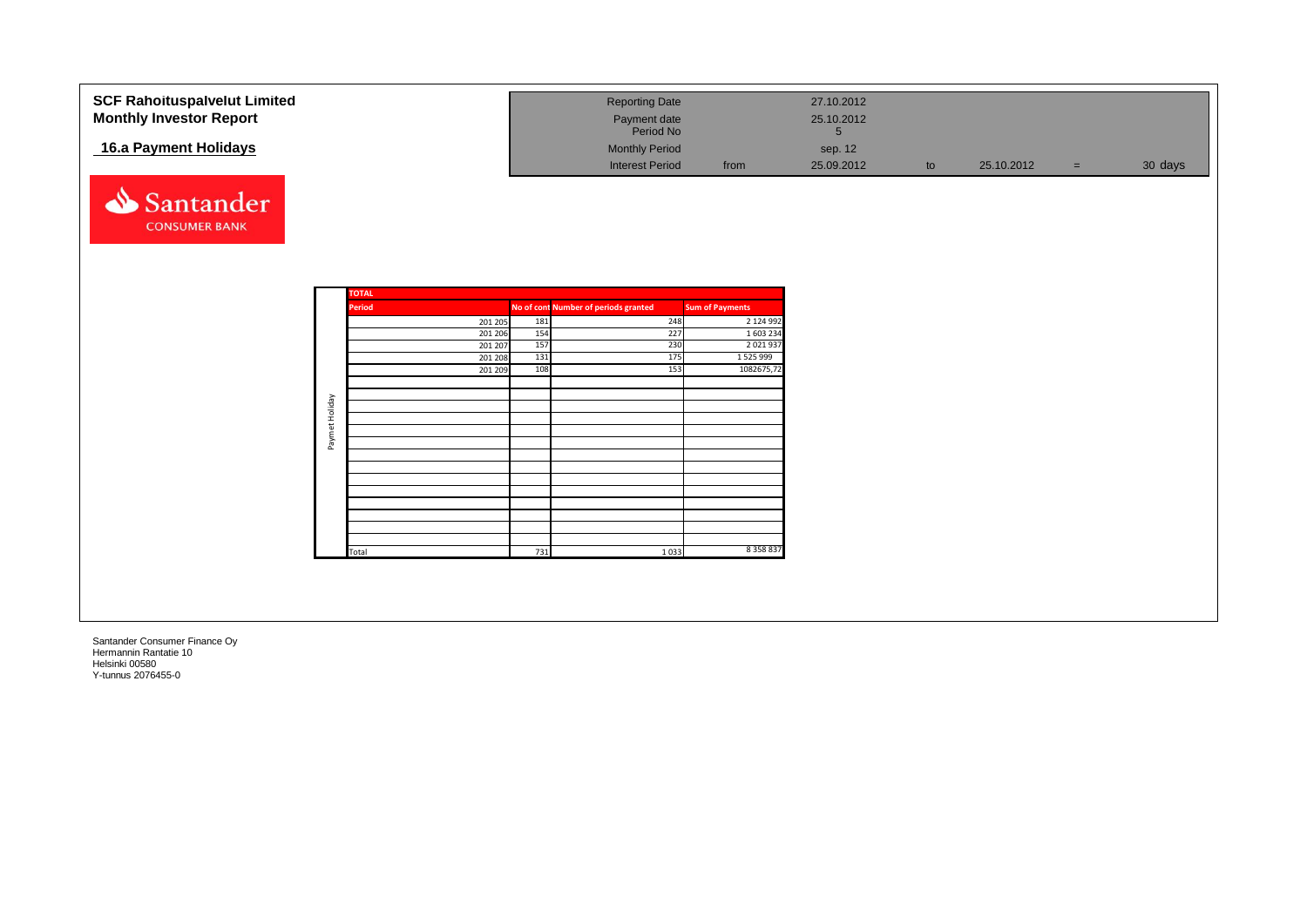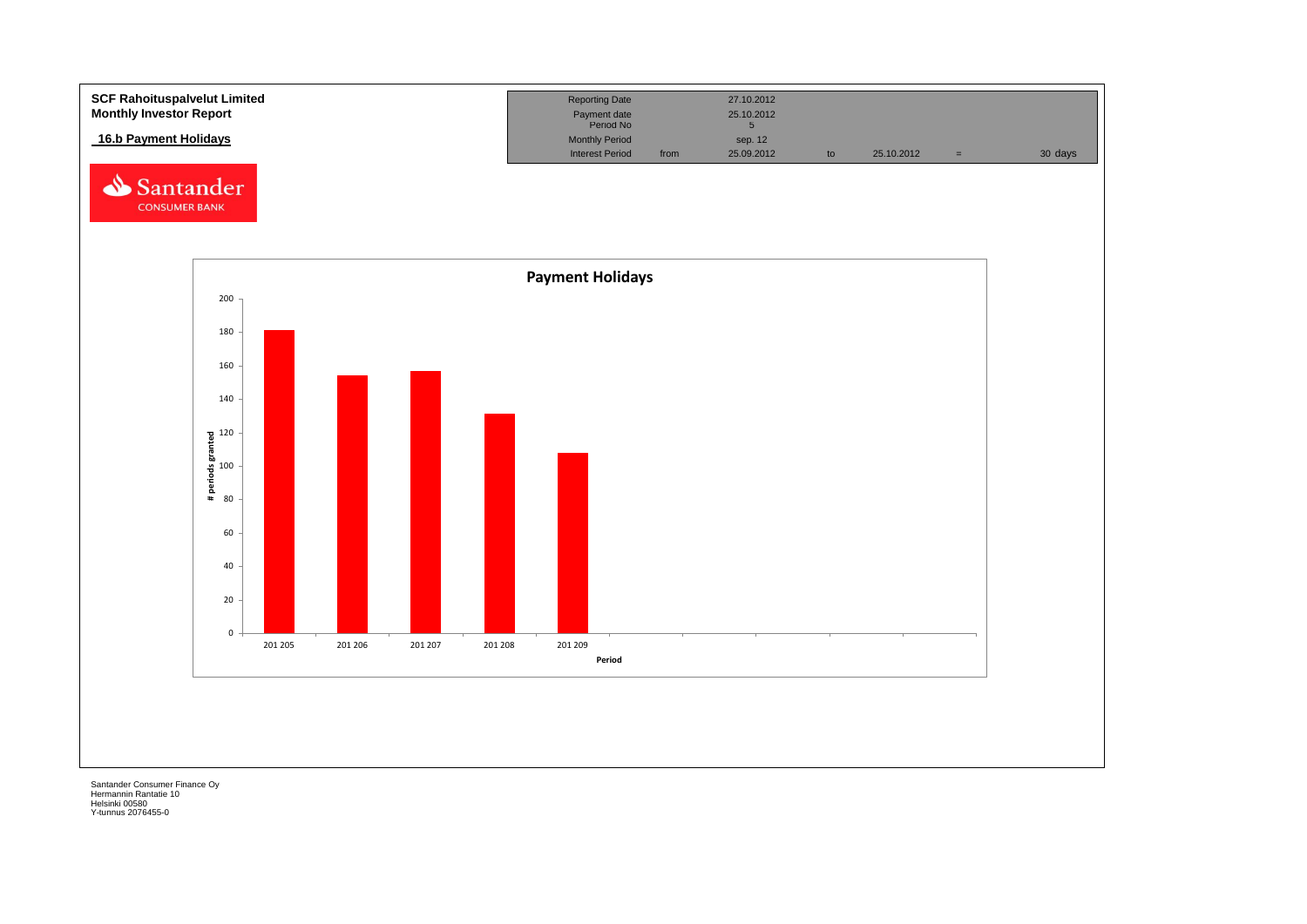| <b>SCF Rahoituspalvelut Limited</b><br><b>Monthly Investor Report</b><br>17.a Restructured Loans |              |                   |                          | <b>Reporting Date</b><br>Payment date<br>Period No<br><b>Monthly Period</b><br><b>Interest Period</b> | from | 27.10.2012<br>25.10.2012<br>$5\overline{)}$<br>sep. 12<br>25.09.2012 | to | 25.10.2012 | $\equiv$ | 30 days |
|--------------------------------------------------------------------------------------------------|--------------|-------------------|--------------------------|-------------------------------------------------------------------------------------------------------|------|----------------------------------------------------------------------|----|------------|----------|---------|
| Santander<br><b>CONSUMER BANK</b>                                                                |              |                   |                          |                                                                                                       |      |                                                                      |    |            |          |         |
|                                                                                                  |              | <b>TOTAL</b>      |                          |                                                                                                       |      |                                                                      |    |            |          |         |
|                                                                                                  |              | Period<br>2012 05 | <b>No</b><br>$\mathbf 0$ | <b>Outstanding Balance</b>                                                                            |      |                                                                      |    |            |          |         |
|                                                                                                  |              | 2012 06           | $\Omega$                 |                                                                                                       |      |                                                                      |    |            |          |         |
|                                                                                                  |              | 2012 07           | $\Omega$                 |                                                                                                       |      |                                                                      |    |            |          |         |
|                                                                                                  |              | 2012 08           | $\Omega$                 |                                                                                                       |      |                                                                      |    |            |          |         |
|                                                                                                  |              | 2012 09           | $\Omega$                 |                                                                                                       |      |                                                                      |    |            |          |         |
|                                                                                                  |              |                   |                          |                                                                                                       |      |                                                                      |    |            |          |         |
|                                                                                                  |              |                   |                          |                                                                                                       |      |                                                                      |    |            |          |         |
|                                                                                                  |              |                   |                          |                                                                                                       |      |                                                                      |    |            |          |         |
|                                                                                                  | Restructured |                   |                          |                                                                                                       |      |                                                                      |    |            |          |         |
|                                                                                                  |              |                   |                          |                                                                                                       |      |                                                                      |    |            |          |         |
|                                                                                                  |              |                   |                          |                                                                                                       |      |                                                                      |    |            |          |         |
|                                                                                                  |              |                   |                          |                                                                                                       |      |                                                                      |    |            |          |         |
|                                                                                                  |              |                   |                          |                                                                                                       |      |                                                                      |    |            |          |         |
|                                                                                                  |              |                   |                          |                                                                                                       |      |                                                                      |    |            |          |         |
|                                                                                                  |              |                   |                          |                                                                                                       |      |                                                                      |    |            |          |         |
|                                                                                                  |              |                   |                          |                                                                                                       |      |                                                                      |    |            |          |         |
|                                                                                                  |              |                   |                          |                                                                                                       |      |                                                                      |    |            |          |         |
|                                                                                                  |              | Total             | $\mathbf{0}$             | $\sim$                                                                                                |      |                                                                      |    |            |          |         |
|                                                                                                  |              |                   |                          |                                                                                                       |      |                                                                      |    |            |          |         |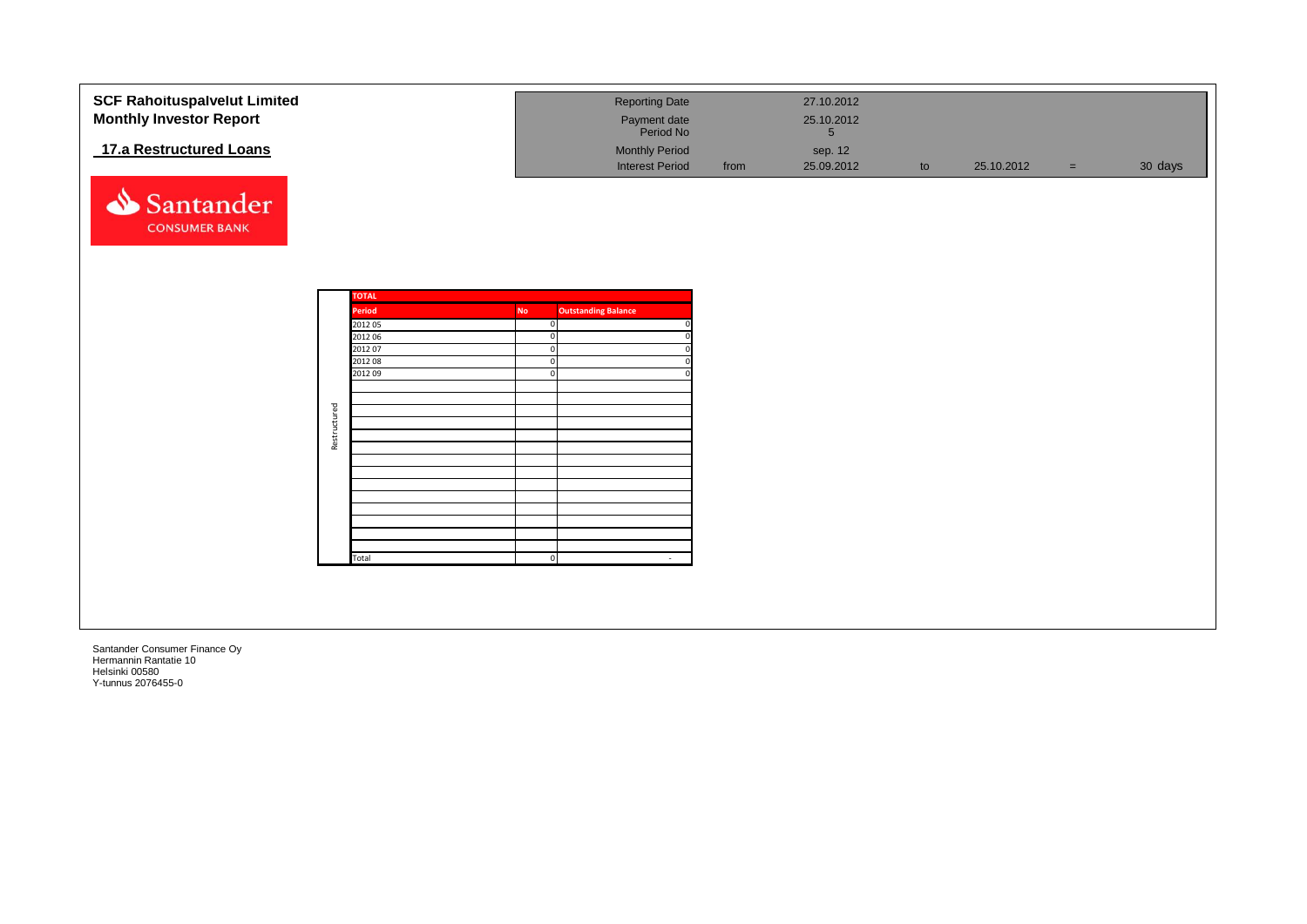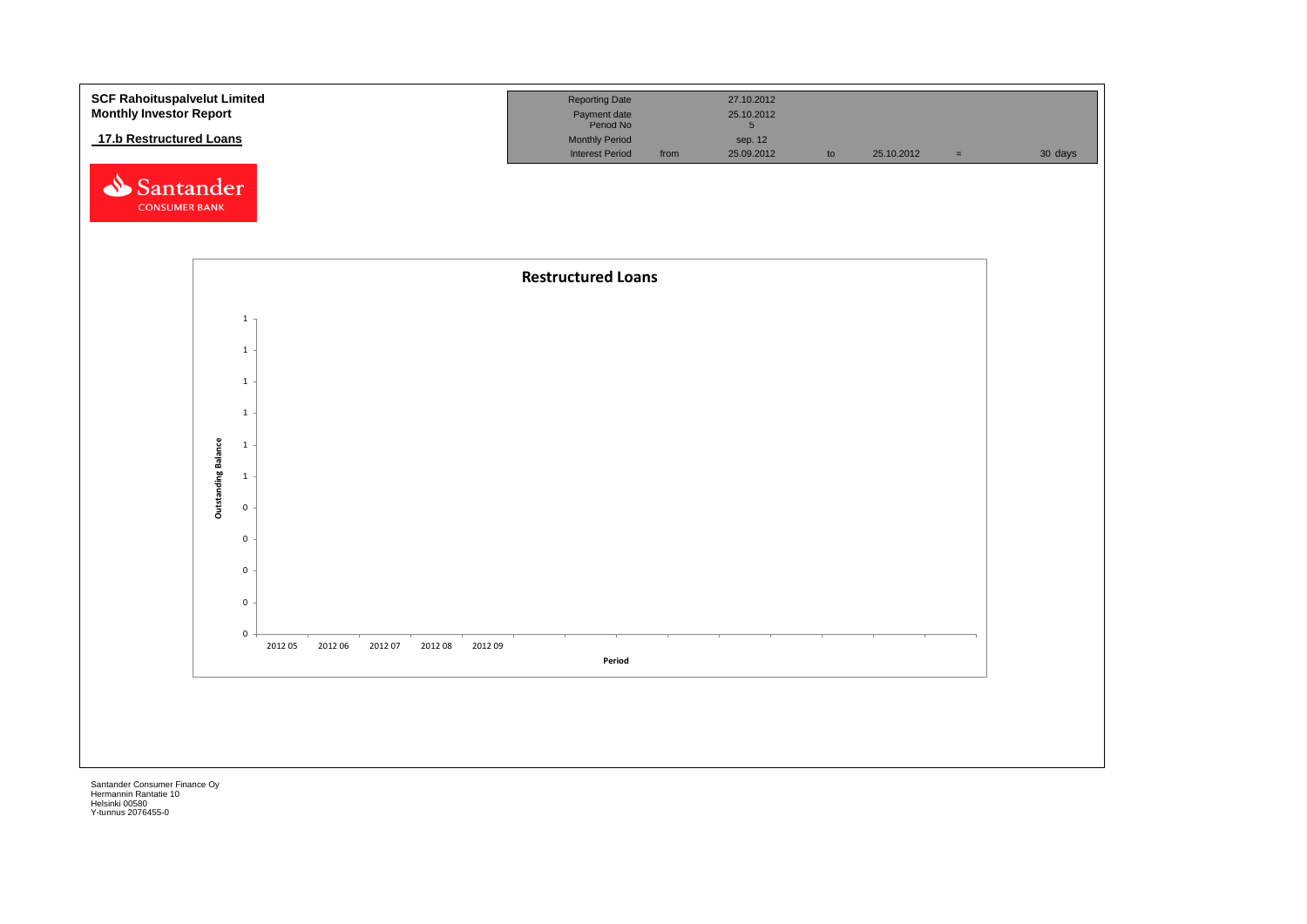| <b>SCF Rahoituspalvelut Limited</b> | <b>Reporting Date</b>     |      | 27.10.2012 |            |   |         |
|-------------------------------------|---------------------------|------|------------|------------|---|---------|
| <b>Monthly Investor Report</b>      | Payment date<br>Period No |      | 25.10.2012 |            |   |         |
| 18. Defaults, recoveries and loss   | <b>Monthly Period</b>     |      | sep. 12    |            |   |         |
|                                     | Interest Period           | from | 25.09.2012 | 25.10.2012 | = | 30 days |



|                 |                                 | <b>Recovery</b> |                   |                           |      |                   |                           |       |  |
|-----------------|---------------------------------|-----------------|-------------------|---------------------------|------|-------------------|---------------------------|-------|--|
|                 |                                 | Quarter         |                   | 2012 3                    |      | 20124             |                           |       |  |
| Default Quarter | <b>Default</b><br><b>Amount</b> | No Of Loans     | <b>Recoveries</b> | Cum.<br><b>Recoveries</b> | Loss | <b>Recoveries</b> | Cum.<br><b>Recoveries</b> | Loss. |  |
| 2012 03         | 262 036                         | (23)            |                   |                           |      |                   |                           |       |  |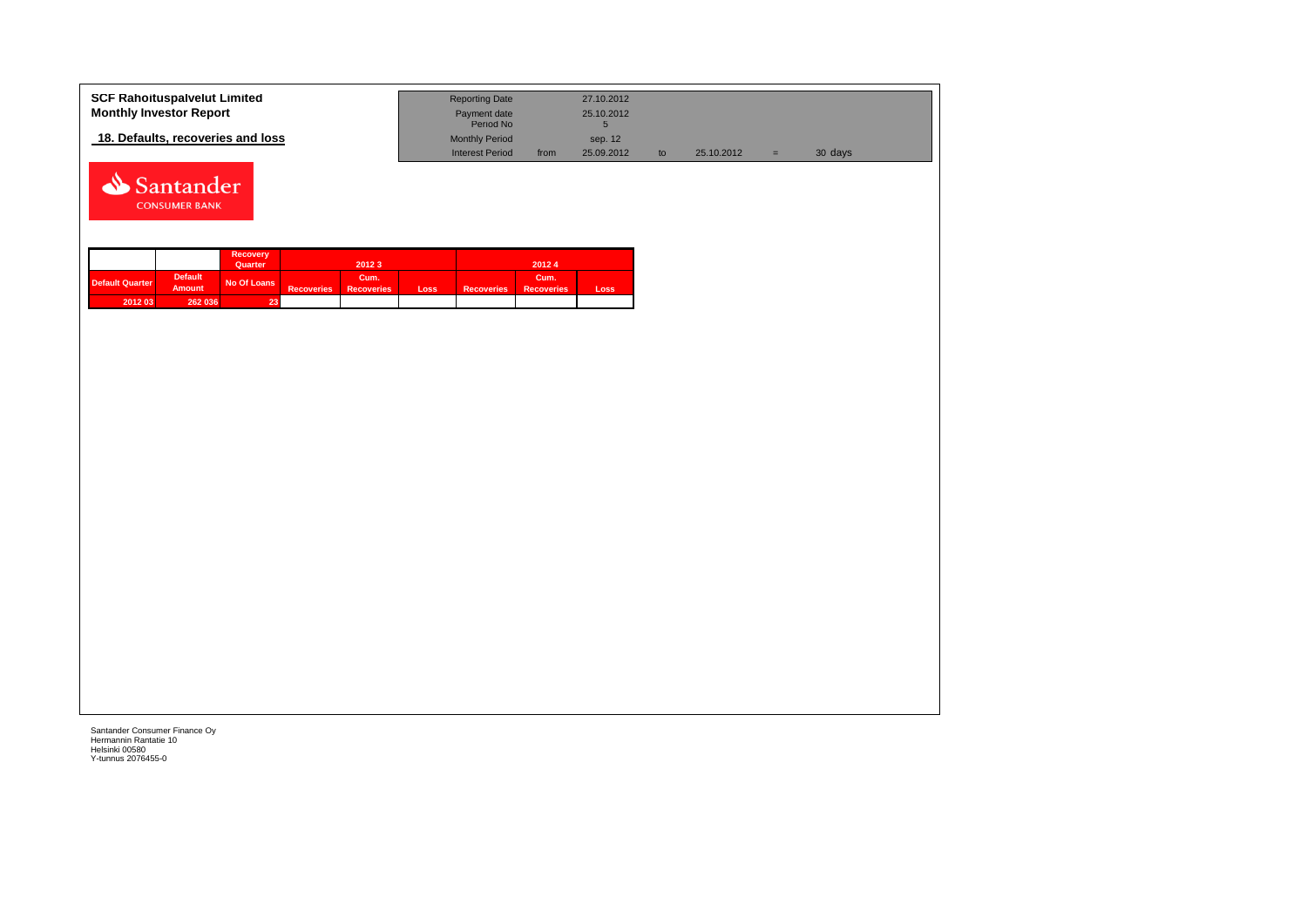| <b>SCF Rahoituspalvelut Limited</b><br><b>Monthly Investor Report</b> |                          | <b>Reporting Date</b><br>Payment date                   | 27.10.2012<br>25.10.2012 |    |            |     |         |
|-----------------------------------------------------------------------|--------------------------|---------------------------------------------------------|--------------------------|----|------------|-----|---------|
|                                                                       |                          | Period No                                               | 5 <sup>5</sup>           |    |            |     |         |
| 19. Priority of Payments                                              |                          | <b>Monthly Period</b><br><b>Interest Period</b><br>from | sep. 12<br>25.09.2012    | to | 25.10.2012 | $=$ | 30 days |
| Santander<br><b>CONSUMER BANK</b>                                     |                          |                                                         |                          |    |            |     |         |
| <b>Purchaser Priority of Payments</b>                                 |                          |                                                         |                          |    |            |     |         |
| Purchaser Available Distribution Amount                               | $+$                      | 23 040 497,61 EUR                                       |                          |    |            |     |         |
| Senior Expenses                                                       |                          | 23 462,89 EUR                                           |                          |    |            |     |         |
| Servicing Fee                                                         |                          | 193 596,19 EUR                                          |                          |    |            |     |         |
| Interest on Loan to Issuer                                            |                          | 1 438 047,53 EUR                                        |                          |    |            |     |         |
| Principal on Loan to Issuer                                           | $\overline{\phantom{a}}$ | 21 385 391,00 EUR                                       |                          |    |            |     |         |
| Principal on Purchaser Subordinated Loan                              |                          | <b>EUR</b><br>$\sim$                                    |                          |    |            |     |         |
|                                                                       |                          |                                                         |                          |    |            |     |         |
| <b>Issuer Priority of Payments</b>                                    |                          |                                                         |                          |    |            |     |         |
| <b>Issuer Available Distribution Amount</b>                           | $\ddot{}$                | 30 064 927,44 EUR                                       |                          |    |            |     |         |
| Senior Expenses                                                       |                          | 12 168,95 EUR                                           |                          |    |            |     |         |
| Net Swap Payments                                                     |                          | 156 954,81 EUR                                          |                          |    |            |     |         |
| Interest Notes Class A                                                |                          | 277 691,00 EUR                                          |                          |    |            |     |         |
| Payments to Liquidity Provider                                        |                          | <b>EUR</b><br>$\mathcal{L}_{\mathcal{A}}$               |                          |    |            |     |         |
| Principal Payments on Class A                                         |                          | 21 385 391,00 EUR                                       |                          |    |            |     |         |
| Interest Notes Class B                                                |                          | 80 319,00 EUR                                           |                          |    |            |     |         |
| Principal Payments Class B                                            |                          | <b>EUR</b><br>$\sim$                                    |                          |    |            |     |         |
| Payments to Reserve Fund                                              |                          | 7 229 385,00 EUR                                        |                          |    |            |     |         |
| Interest Issuer Subordinated Loan                                     |                          | 18 766,28 EUR                                           |                          |    |            |     |         |
| Principal Issuer Subordinated Loan                                    |                          | <b>EUR</b><br>$\sim$<br><b>EUR</b><br>$\sim$            |                          |    |            |     |         |
| Termination Payment Swap Counterparty<br>Payment to Purchaser         |                          | 904 251,40 EUR                                          |                          |    |            |     |         |
|                                                                       |                          |                                                         |                          |    |            |     |         |
|                                                                       |                          |                                                         |                          |    |            |     |         |
| <b>Purchaser Priority of Payments: Second Pass</b>                    |                          |                                                         |                          |    |            |     |         |
| Available Distribution Amount                                         | $\ddot{}$                | 904 251,40 EUR                                          |                          |    |            |     |         |
| Servicer Advance Fund Replenishment                                   |                          | <b>EUR</b><br>$\blacksquare$<br>259,58 EUR              |                          |    |            |     |         |
| Interest on Purchaser Subordinated Loan (SAF)                         | $\sim$                   | <b>EUR</b><br>$\blacksquare$                            |                          |    |            |     |         |
| Principal on Purchaser Subordinated Loan (SAF)                        | $\blacksquare$           | 903 991,82 EUR                                          |                          |    |            |     |         |
| Payment of residual funds to Seller                                   | $\equiv$                 |                                                         |                          |    |            |     |         |
|                                                                       |                          |                                                         |                          |    |            |     |         |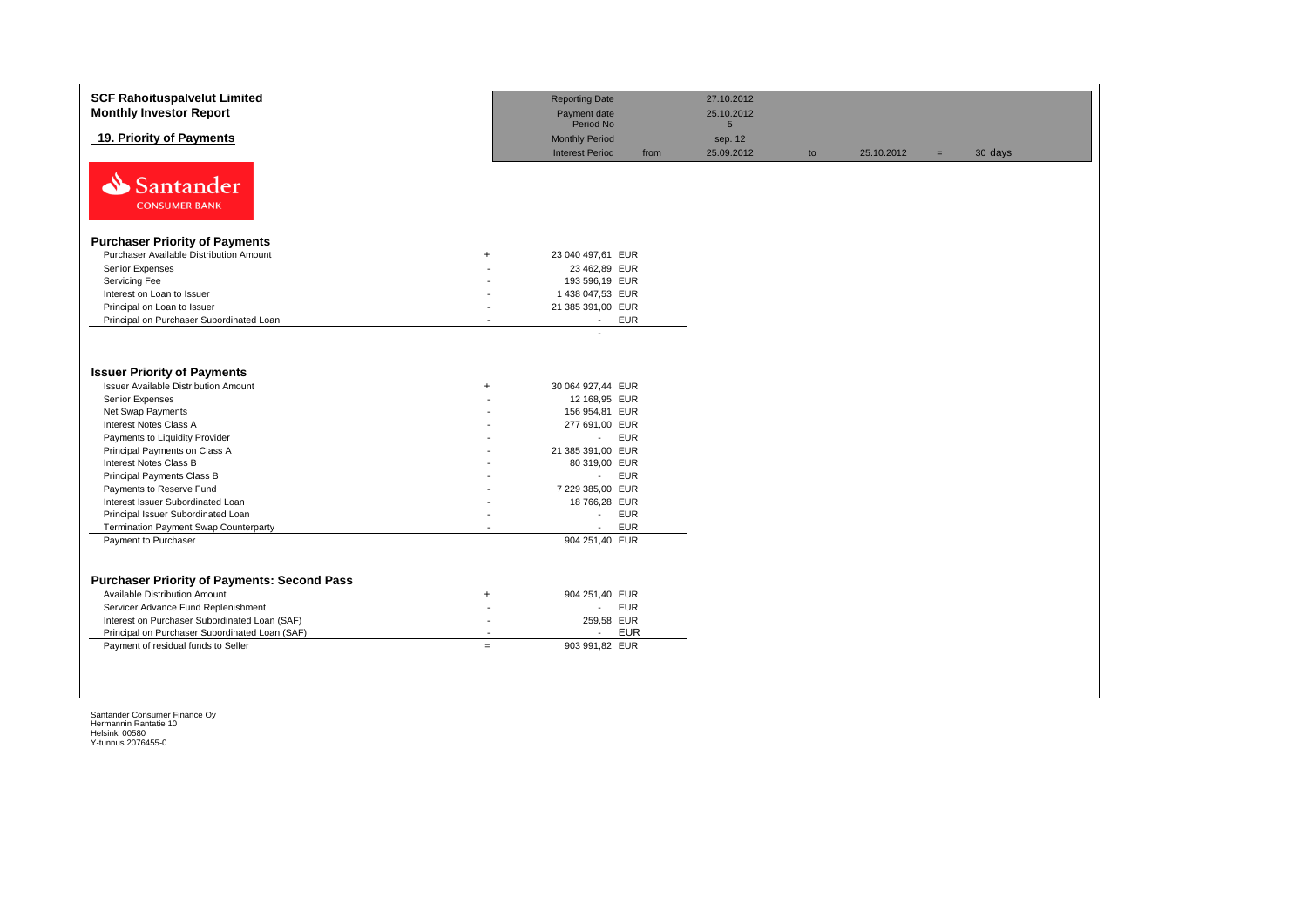| <b>SCF Rahoituspalvelut Limited</b><br><b>Monthly Investor Report</b><br><b>20. Transaction Costs</b> |                      | <b>Reporting Date</b><br>Payment date<br>Period No<br><b>Monthly Period</b><br><b>Interest Period</b> | from | 27.10.2012<br>25.10.2012<br>5<br>sep. 12<br>25.09.2012 | to | 25.10.2012 | $=$ | 30 days |  |
|-------------------------------------------------------------------------------------------------------|----------------------|-------------------------------------------------------------------------------------------------------|------|--------------------------------------------------------|----|------------|-----|---------|--|
| Santander<br><b>CONSUMER BANK</b>                                                                     |                      |                                                                                                       |      |                                                        |    |            |     |         |  |
| <b>Transaction Costs</b>                                                                              | <b>All Notes</b>     | <b>Class A</b>                                                                                        |      | <b>Class B</b>                                         |    |            |     |         |  |
| Senior Expenses                                                                                       | 23 462,89 EUR        |                                                                                                       |      |                                                        |    |            |     |         |  |
| Interest accrued for the Period                                                                       | 358 010,00 EUR       | 277 691,00 EUR                                                                                        |      | 80 319,00 EUR                                          |    |            |     |         |  |
| Cumulative Interest accrued                                                                           | 2 930 989,00 EUR     | 2 370 346,00 EUR                                                                                      |      | 560 643,00 EUR                                         |    |            |     |         |  |
| <b>Interest Payments</b>                                                                              | 358 010,00 EUR       | 277 691,00 EUR                                                                                        |      | 80 319,00 EUR                                          |    |            |     |         |  |
| <b>Cumulative Interest Payments</b>                                                                   | 2 930 989,00 EUR     | 2 370 346,00 EUR                                                                                      |      | 560 643,00 EUR                                         |    |            |     |         |  |
| Interest accrued on Subordinated Loans for the Period                                                 | 19 025,86 EUR        |                                                                                                       |      |                                                        |    |            |     |         |  |
| Cumulative Interest accrued on Subordinated Loans                                                     | 121 773,46 EUR       |                                                                                                       |      |                                                        |    |            |     |         |  |
| Interest Payments on Subordinated Loans                                                               | 19 025,86 EUR        |                                                                                                       |      |                                                        |    |            |     |         |  |
| Cumulative Interest Payments on Subordinated Loans                                                    | 121 773,46 EUR       |                                                                                                       |      |                                                        |    |            |     |         |  |
| Unpaid Interest for the Period                                                                        | <b>EUR</b><br>$\sim$ |                                                                                                       |      |                                                        |    |            |     |         |  |
| <b>Cumulative Unpaid Interest</b>                                                                     | <b>EUR</b><br>$\sim$ |                                                                                                       |      |                                                        |    |            |     |         |  |
|                                                                                                       |                      |                                                                                                       |      |                                                        |    |            |     |         |  |
|                                                                                                       |                      |                                                                                                       |      |                                                        |    |            |     |         |  |
|                                                                                                       |                      |                                                                                                       |      |                                                        |    |            |     |         |  |
|                                                                                                       |                      |                                                                                                       |      |                                                        |    |            |     |         |  |
|                                                                                                       |                      |                                                                                                       |      |                                                        |    |            |     |         |  |
|                                                                                                       |                      |                                                                                                       |      |                                                        |    |            |     |         |  |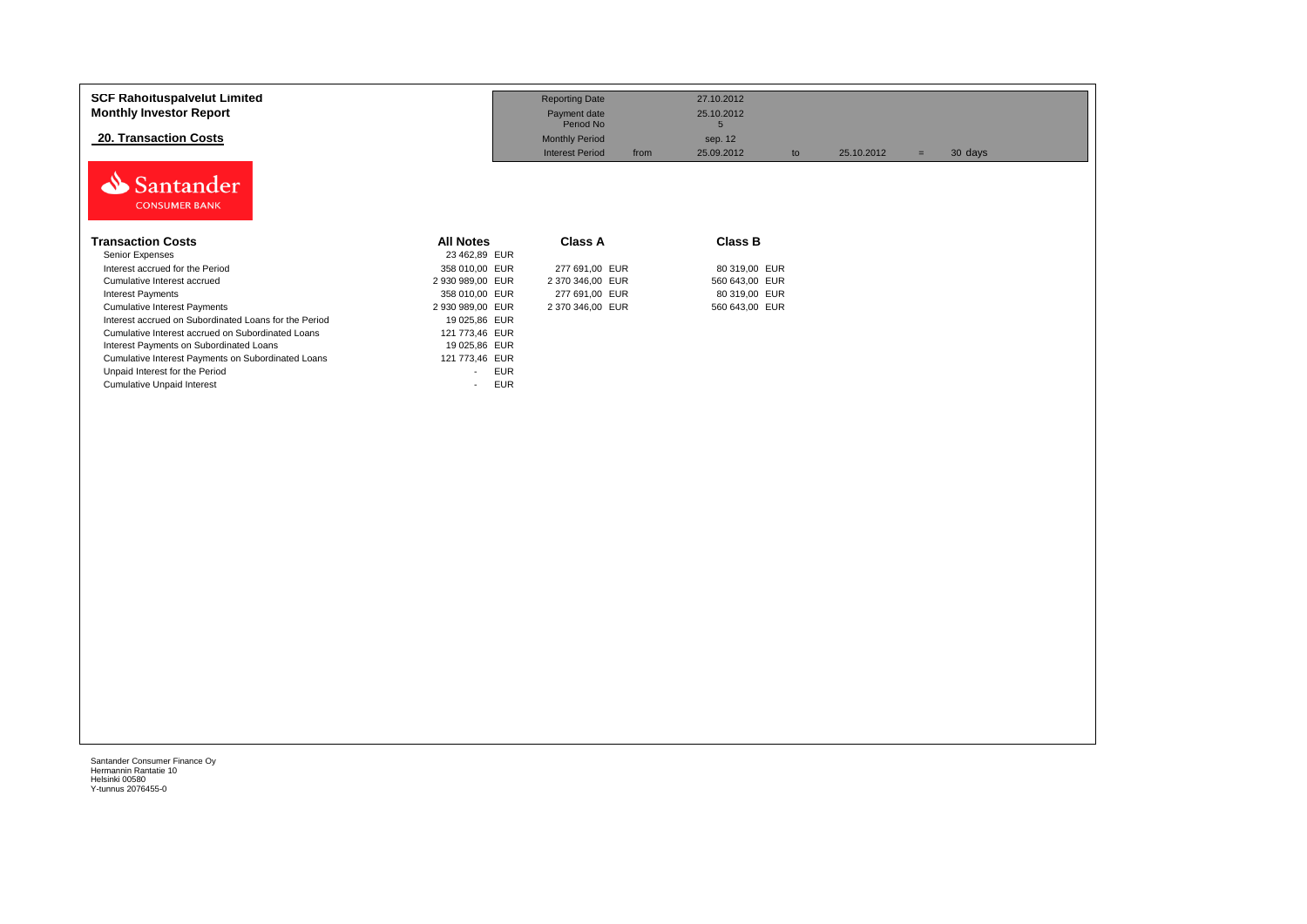| <b>SCF Rahoituspalvelut Limited</b><br><b>Monthly Investor Report</b>              |                                     | <b>Reporting Date</b><br>Payment date                        |      | 27.10.2012<br>25.10.2012                       |                        |         |
|------------------------------------------------------------------------------------|-------------------------------------|--------------------------------------------------------------|------|------------------------------------------------|------------------------|---------|
| 21. Swap Counterparty Data                                                         |                                     | Period No<br><b>Monthly Period</b><br><b>Interest Period</b> | from | $5\overline{)}$<br>sep. 12<br>25.09.2012<br>to | 25.10.2012<br>$\equiv$ | 30 days |
| Santander<br><b>CONSUMER BANK</b>                                                  |                                     |                                                              |      |                                                |                        |         |
| <b>Swap Counterparty Data</b>                                                      |                                     |                                                              |      |                                                |                        |         |
| Swap Counterparty Provider<br>Swap Rating Trigger Breach<br>Swap Collateral posted | Banco Santander SA<br>yes<br>$\sim$ | Based on calculations as of 23 October 2012                  |      |                                                |                        |         |
| <b>Swap Data</b><br>Swap Type                                                      | Fixed Floating Interest Rate Swap   |                                                              |      |                                                |                        |         |
| Swap Average Performing Balance<br>1M Euribor (Notes, Swap)                        | 368 101 571,75 EUR<br>0,1150 %      |                                                              |      |                                                |                        |         |
| Gross Amount Due to Swap Counterparty<br>Gross Amount Due from Swap Counterparty   | 1450 216,48 EUR<br>1 293 261,67 EUR |                                                              |      |                                                |                        |         |
| Net Amount Due to Swap Counterparty                                                | 156 954,81 EUR                      |                                                              |      |                                                |                        |         |
|                                                                                    |                                     |                                                              |      |                                                |                        |         |
|                                                                                    |                                     |                                                              |      |                                                |                        |         |
|                                                                                    |                                     |                                                              |      |                                                |                        |         |
|                                                                                    |                                     |                                                              |      |                                                |                        |         |
|                                                                                    |                                     |                                                              |      |                                                |                        |         |
|                                                                                    |                                     |                                                              |      |                                                |                        |         |
|                                                                                    |                                     |                                                              |      |                                                |                        |         |
|                                                                                    |                                     |                                                              |      |                                                |                        |         |
|                                                                                    |                                     |                                                              |      |                                                |                        |         |
|                                                                                    |                                     |                                                              |      |                                                |                        |         |
| Santander Consumer Finance Oy<br>Hermannin Rantatie 10                             |                                     |                                                              |      |                                                |                        |         |
| Helsinki 00580<br>Y-tunnus 2076455-0                                               |                                     |                                                              |      |                                                |                        |         |